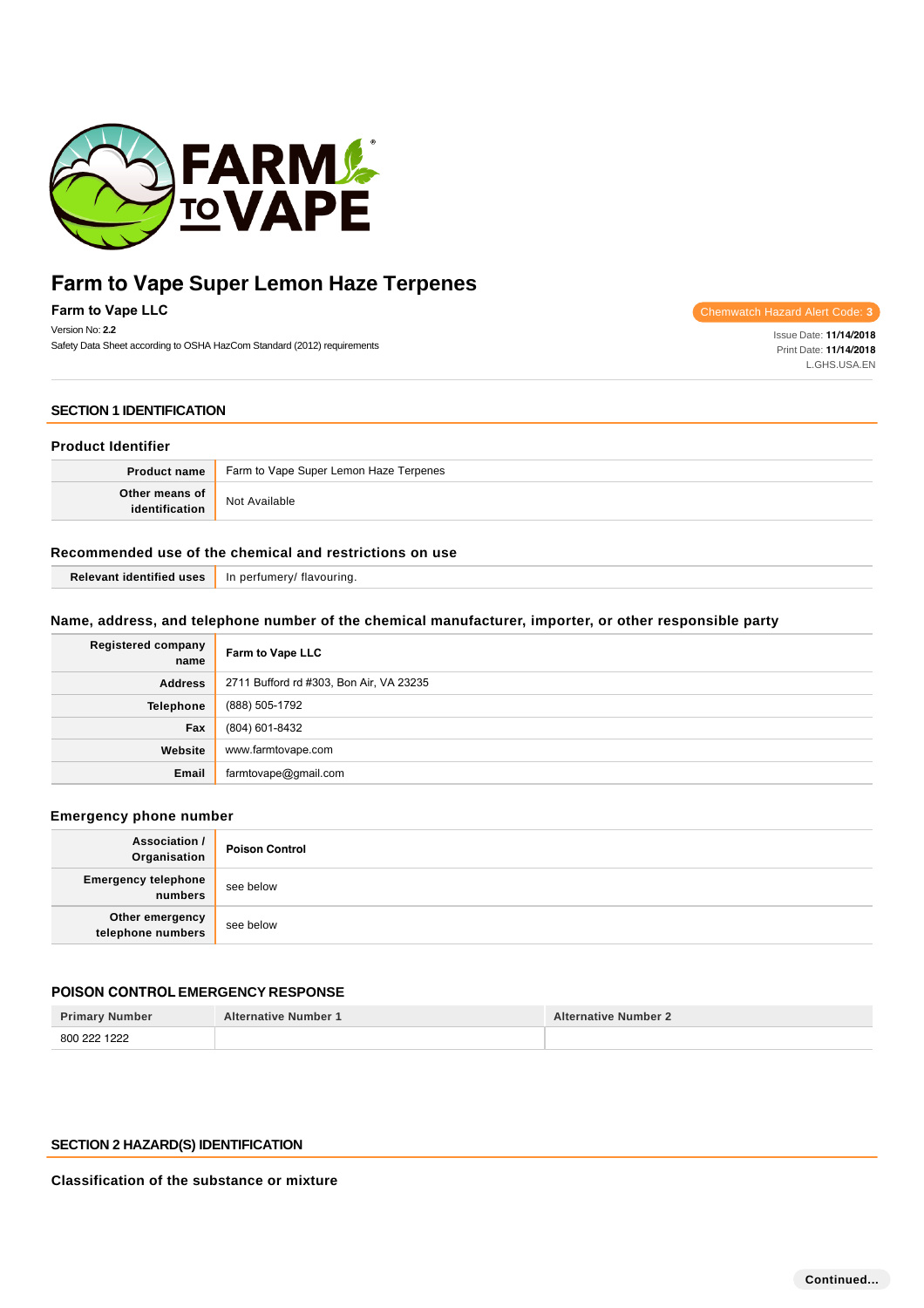

Note: The hazard category numbers found in GHS classification in section 2 of this SDSs are NOT to be used to fill in the NFPA 704 diamond. Blue = Health Red = Fire Yellow = Reactivity White = Special (Oxidizer or water reactive substances)

|                | Flammable Liquid Category 4, Skin Corrosion/Irritation Category 2, Eye Irritation Category 2A, Skin Sensitizer Category 1, |
|----------------|----------------------------------------------------------------------------------------------------------------------------|
| Classification | Specific target organ toxicity - single exposure Category 3 (narcotic effects), Aspiration Hazard Category 1, Acute        |
|                | Aquatic Hazard Category 1, Chronic Aquatic Hazard Category 1                                                               |

## **Label elements**

| Hazard pictogram(s) | ٦v            |
|---------------------|---------------|
| <b>SIGNAL WORD</b>  | <b>DANGER</b> |

## **Hazard statement(s)**

| H <sub>227</sub> | Combustible liquid.                                   |
|------------------|-------------------------------------------------------|
| H315             | Causes skin irritation.                               |
| H319             | Causes serious eye irritation.                        |
| H317             | May cause an allergic skin reaction.                  |
| H336             | May cause drowsiness or dizziness.                    |
| H304             | May be fatal if swallowed and enters airways.         |
| H410             | Very toxic to aquatic life with long lasting effects. |

## **Hazard(s) not otherwise specified**

Not Applicable

## **Precautionary statement(s) Prevention**

| P210             | Keep away from heat/sparks/open flames/hot surfaces. - No smoking.         |
|------------------|----------------------------------------------------------------------------|
| P <sub>271</sub> | Use in a well-ventilated area.                                             |
| P280             | Wear protective gloves/protective clothing/eye protection/face protection. |
| P261             | Avoid breathing mist/vapours/spray.                                        |
| P273             | Avoid release to the environment.                                          |
| P272             | Contaminated work clothing should not be allowed out of the workplace.     |

### **Precautionary statement(s) Response**

| P301+P310      | IF SWALLOWED: Immediately call a POISON CENTER or doctor/physician.                                                                 |  |  |
|----------------|-------------------------------------------------------------------------------------------------------------------------------------|--|--|
| P331           | Do NOT induce vomiting.                                                                                                             |  |  |
| P362           | Take off contaminated clothing and wash before reuse.                                                                               |  |  |
| P370+P378      | In case of fire: Use water spray/fog for extinction.                                                                                |  |  |
| P302+P352      | IF ON SKIN: Wash with plenty of soap and water.                                                                                     |  |  |
| P305+P351+P338 | IF IN EYES: Rinse cautiously with water for several minutes. Remove contact lenses, if present and easy to do.<br>Continue rinsing. |  |  |
| P312           | Call a POISON CENTER or doctor/physician if you feel unwell.                                                                        |  |  |
| P333+P313      | If skin irritation or rash occurs: Get medical advice/attention.                                                                    |  |  |
| P337+P313      | If eye irritation persists: Get medical advice/attention.                                                                           |  |  |
| P391           | Collect spillage.                                                                                                                   |  |  |
| P304+P340      | IF INHALED: Remove victim to fresh air and keep at rest in a position comfortable for breathing.                                    |  |  |

## **Precautionary statement(s) Storage**

| P403+P235 | Store in a well-ventilated place. Keep cool. |
|-----------|----------------------------------------------|
|-----------|----------------------------------------------|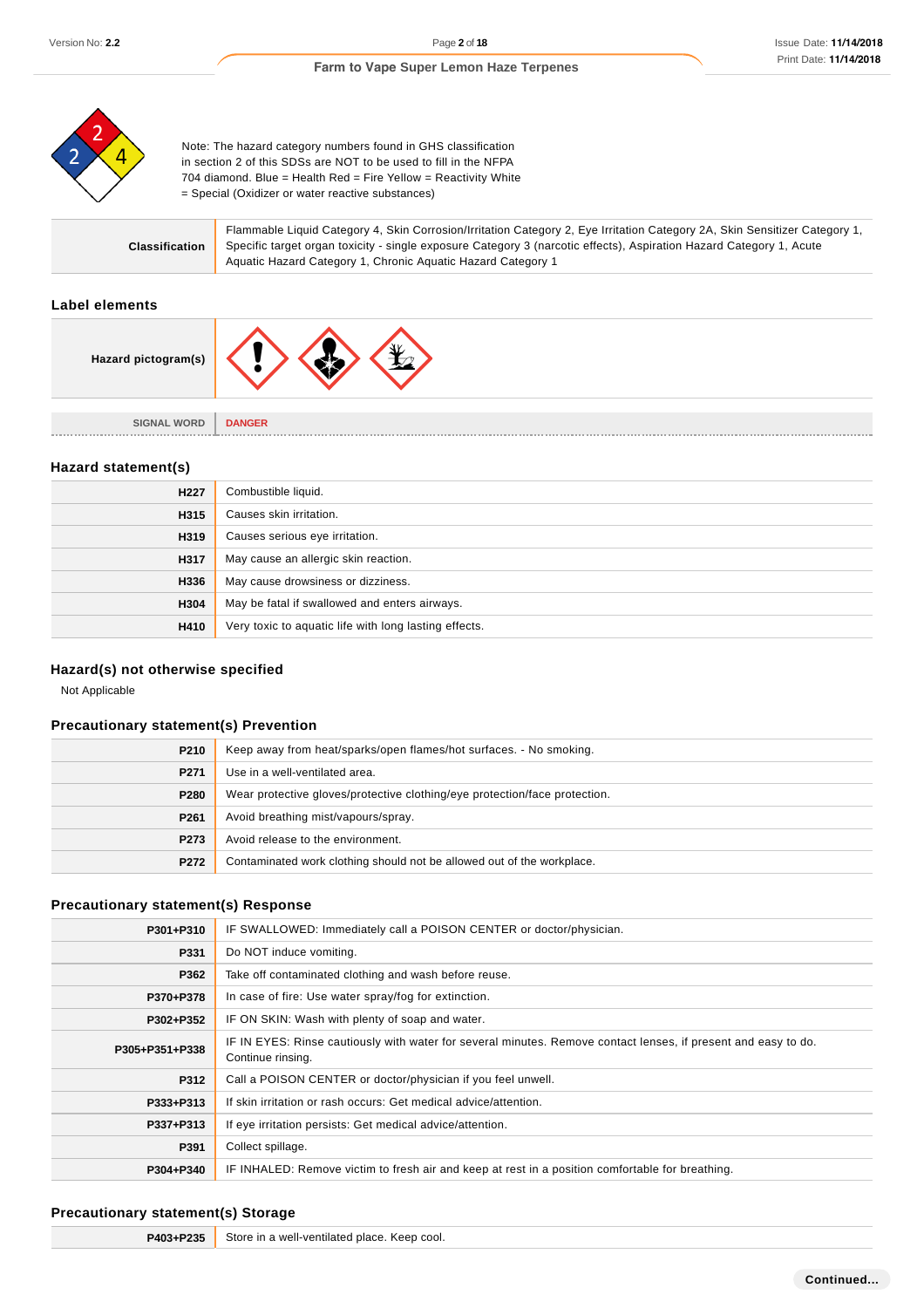**P405** Store locked up.

## **Precautionary statement(s) Disposal**

**P501** Dispose of contents/container in accordance with local regulations.

## **SECTION 3 COMPOSITION / INFORMATION ON INGREDIENTS**

#### **Substances**

See section below for composition of Mixtures

#### **Mixtures**

| <b>CAS No</b> | %[weight] | <b>Name</b>              |
|---------------|-----------|--------------------------|
| 515-69-5      | $5 - 10$  | alpha-bisabolol racemate |
| 6753-98-6     | $1 - 5$   | alpha-humulene           |
| 5989-27-5     | $30 - 40$ | d-limonene               |
| 1632-73-1     | $1 - 5$   | fenchol                  |
| 78-70-6       | $10 - 20$ | linalool                 |
| 123-35-3      | $10 - 20$ | myrcene                  |
| 7212-44-4     | $1 - 5$   | nerolidol                |
| 586-62-9      | $10 - 20$ | terpinolene              |
| 87-44-5       | $10 - 20$ | beta-caryophyllene       |

The specific chemical identity and/or exact percentage (concentration) of composition has been withheld as a trade secret.

### **SECTION 4 FIRST-AID MEASURES**

## **Description of first aid measures**

| <b>Eye Contact</b>  | If this product comes in contact with the eyes:<br>▶ Wash out immediately with fresh running water.<br>Ensure complete irrigation of the eye by keeping eyelids apart and away from eye and moving the eyelids by<br>occasionally lifting the upper and lower lids.<br>► Seek medical attention without delay; if pain persists or recurs seek medical attention.<br>► Removal of contact lenses after an eye injury should only be undertaken by skilled personnel.                                                                                                                                                                                                                                                                |
|---------------------|-------------------------------------------------------------------------------------------------------------------------------------------------------------------------------------------------------------------------------------------------------------------------------------------------------------------------------------------------------------------------------------------------------------------------------------------------------------------------------------------------------------------------------------------------------------------------------------------------------------------------------------------------------------------------------------------------------------------------------------|
| <b>Skin Contact</b> | If skin contact occurs:<br>Inmediately remove all contaminated clothing, including footwear.<br>Flush skin and hair with running water (and soap if available).<br>▶ Seek medical attention in event of irritation.                                                                                                                                                                                                                                                                                                                                                                                                                                                                                                                 |
| <b>Inhalation</b>   | If fumes or combustion products are inhaled remove from contaminated area.<br>Lay patient down. Keep warm and rested.<br>▶ Prostheses such as false teeth, which may block airway, should be removed, where possible, prior to initiating first aid<br>procedures.<br>▶ Apply artificial respiration if not breathing, preferably with a demand valve resuscitator, bag-valve mask device, or<br>pocket mask as trained. Perform CPR if necessary.<br>Transport to hospital, or doctor.                                                                                                                                                                                                                                             |
| Ingestion           | If swallowed do <b>NOT</b> induce vomiting.<br>If vomiting occurs, lean patient forward or place on left side (head-down position, if possible) to maintain open airway<br>and prevent aspiration.<br>• Observe the patient carefully.<br>► Never give liquid to a person showing signs of being sleepy or with reduced awareness; i.e. becoming unconscious.<br>► Give water to rinse out mouth, then provide liquid slowly and as much as casualty can comfortably drink.<br>$\triangleright$ Seek medical advice.<br>Avoid giving milk or oils.<br>Avoid giving alcohol.<br>If spontaneous vomiting appears imminent or occurs, hold patient's head down, lower than their hips to help avoid<br>possible aspiration of vomitus. |

## **Most important symptoms and effects, both acute and delayed**

See Section 11

## **Indication of any immediate medical attention and special treatment needed**

For acute or short term repeated exposures to petroleum distillates or related hydrocarbons: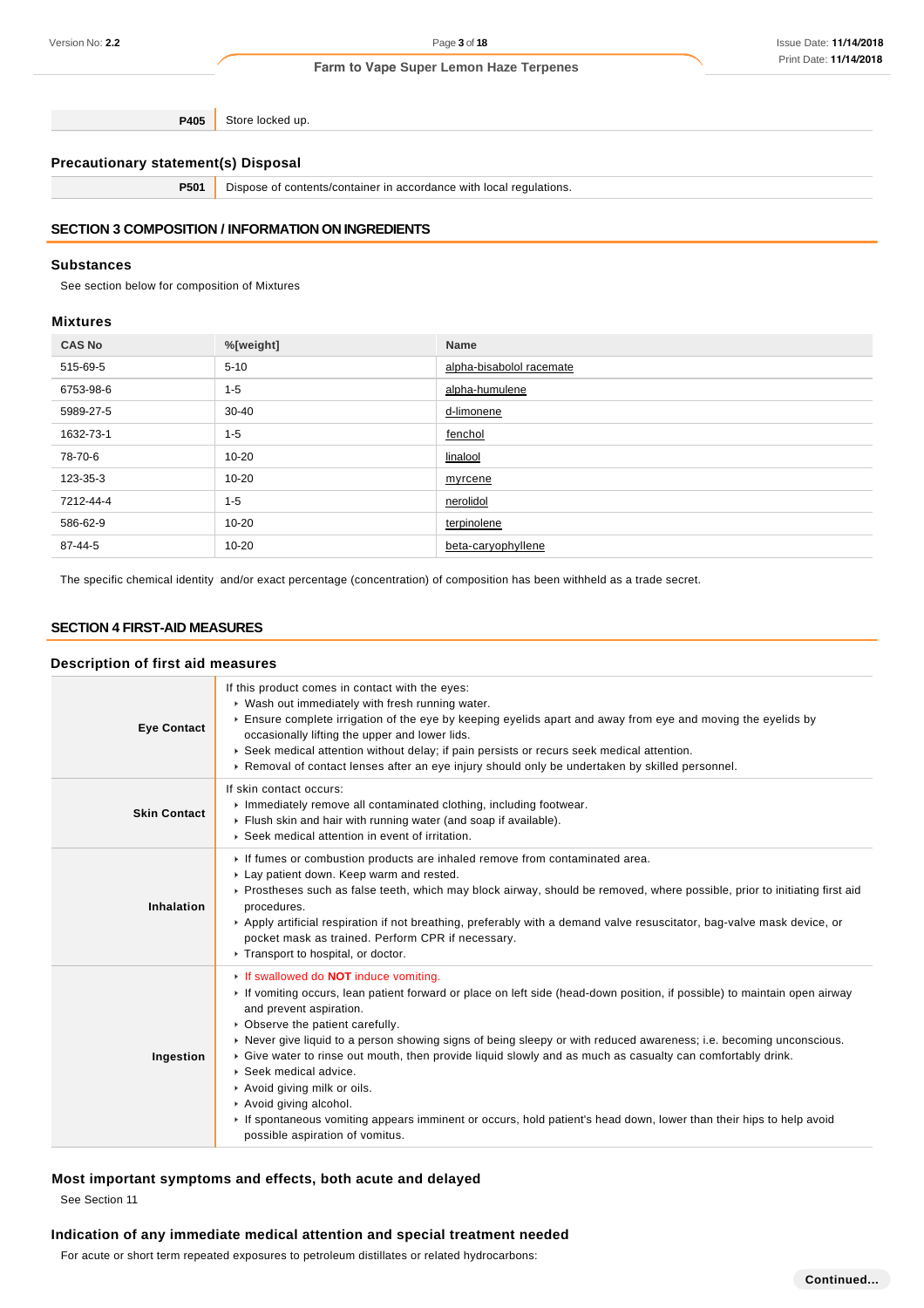- Primary threat to life, from pure petroleum distillate ingestion and/or inhalation, is respiratory failure.
- Patients should be quickly evaluated for signs of respiratory distress (e.g. cyanosis, tachypnoea, intercostal retraction, obtundation) and given oxygen. Patients with inadequate tidal volumes or poor arterial blood gases (pO2 50 mm Hg) should be intubated.
- Arrhythmias complicate some hydrocarbon ingestion and/or inhalation and electrocardiographic evidence of myocardial injury has been reported; intravenous lines and cardiac monitors should be established in obviously symptomatic patients. The lungs excrete inhaled solvents, so that hyperventilation improves clearance.
- A chest x-ray should be taken immediately after stabilisation of breathing and circulation to document aspiration and detect the presence of pneumothorax.
- Epinephrine (adrenalin) is not recommended for treatment of bronchospasm because of potential myocardial sensitisation to catecholamines. Inhaled cardioselective bronchodilators (e.g. Alupent, Salbutamol) are the preferred agents, with aminophylline a second choice.
- Lavage is indicated in patients who require decontamination; ensure use of cuffed endotracheal tube in adult patients. [Ellenhorn and Barceloux: Medical Toxicology]

Any material aspirated during vomiting may produce lung injury. Therefore emesis should not be induced mechanically or pharmacologically. Mechanical means should be used if it is considered necessary to evacuate the stomach contents; these include gastric lavage after endotracheal intubation. If spontaneous vomiting has occurred after ingestion, the patient should be monitored for difficult breathing, as adverse effects of aspiration into the lungs may be delayed up to 48 hours.

Treat symptomatically.

In acute poisonings by essential oils the stomach should be emptied by aspiration and lavage. Give a saline purgative such as sodium sulfate (30 g in 250 ml water) unless catharsis is already present. Demulcent drinks may also be given. Large volumes of fluid should be given provided renal function is adequate. [MARTINDALE: The Extra Pharmacopoeia, 28th Ed.]

#### **SECTION 5 FIRE-FIGHTING MEASURES**

#### **Extinguishing media**

- Water spray or fog.
- Foam.
- Dry chemical powder.
- BCF (where regulations permit).

#### **Special hazards arising from the substrate or mixture**

| <b>Fire Incompatibility</b> | Avoid contamination with oxidising agents i.e. nitrates, oxidising acids, chlorine bleaches, pool chlorine etc. as ignition |
|-----------------------------|-----------------------------------------------------------------------------------------------------------------------------|
|                             | may result                                                                                                                  |

#### **Special protective equipment and precautions for fire-fighters**

| <b>Fire Fighting</b>         | Alert Fire Brigade and tell them location and nature of hazard.<br>• Wear full body protective clothing with breathing apparatus.<br>► Prevent, by any means available, spillage from entering drains or water course.<br>► Use water delivered as a fine spray to control fire and cool adjacent area.                                                                                                                                                                                                                                                                                                                                                                                                                                                                                                                                                                               |
|------------------------------|---------------------------------------------------------------------------------------------------------------------------------------------------------------------------------------------------------------------------------------------------------------------------------------------------------------------------------------------------------------------------------------------------------------------------------------------------------------------------------------------------------------------------------------------------------------------------------------------------------------------------------------------------------------------------------------------------------------------------------------------------------------------------------------------------------------------------------------------------------------------------------------|
| <b>Fire/Explosion Hazard</b> | <b>WARNING:</b> In use may form flammable/ explosive vapour-air mixtures.<br>$\triangleright$ Combustible.<br>▶ Slight fire hazard when exposed to heat or flame.<br>► Heating may cause expansion or decomposition leading to violent rupture of containers.<br>• On combustion, may emit toxic fumes of carbon monoxide (CO).<br>Combustion products include:<br>carbon dioxide (CO2)<br>other pyrolysis products typical of burning organic material.<br>May emit poisonous fumes.<br>May emit corrosive fumes.<br><b>WARNING:</b> Long standing in contact with air and light may result in the formation<br>of potentially explosive peroxides.<br><b>CARE:</b> Water in contact with hot liquid may cause foaming and a steam explosion with wide scattering of hot oil and<br>possible severe burns. Foaming may cause overflow of containers and may result in possible fire. |

### **SECTION 6 ACCIDENTAL RELEASE MEASURES**

#### **Personal precautions, protective equipment and emergency procedures**

See section 8

#### **Environmental precautions**

See section 12

#### **Methods and material for containment and cleaning up**

**Minor Spills**

Environmental hazard - contain spillage.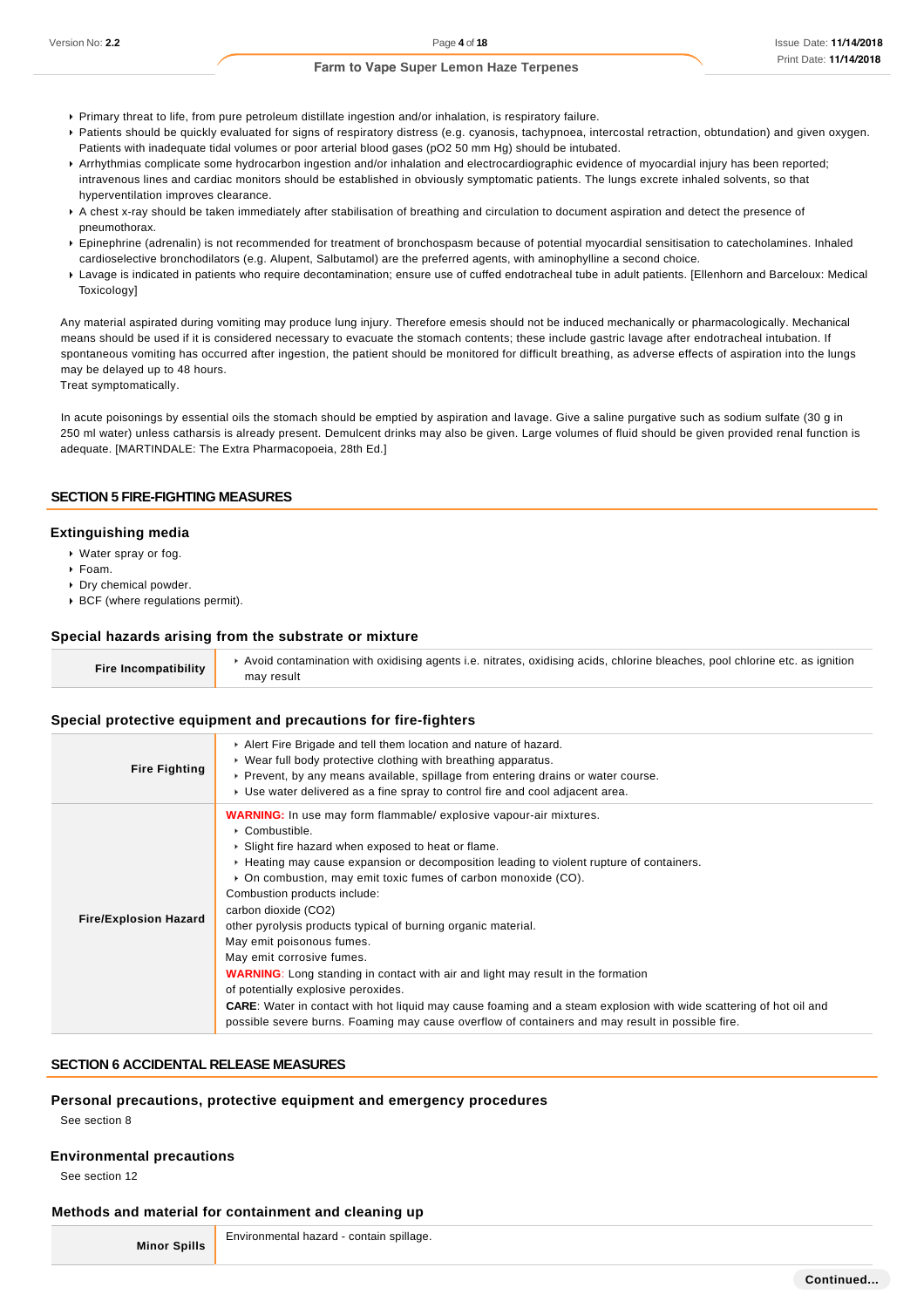| <b>Farm to Vape Super Lemon Haze Terpenes</b> |
|-----------------------------------------------|
|                                               |

|                     | Remove all ignition sources.<br>• Clean up all spills immediately.<br>Avoid breathing vapours and contact with skin and eyes.<br>► Control personal contact with the substance, by using protective equipment.                                                                                                                                                                                                                                                                                                                                                                                                         |
|---------------------|------------------------------------------------------------------------------------------------------------------------------------------------------------------------------------------------------------------------------------------------------------------------------------------------------------------------------------------------------------------------------------------------------------------------------------------------------------------------------------------------------------------------------------------------------------------------------------------------------------------------|
| <b>Major Spills</b> | Environmental hazard - contain spillage.<br><b>CARE:</b> Absorbent materials wetted with occluded oil must be moistened with water as they may auto-oxidize, become self<br>heating and ignite.<br>Some oils slowly oxidise when spread in a film and oil on cloths, mops, absorbents may autoxidise and generate heat,<br>smoulder, ignite and burn. In the workplace oily rags should be collected and immersed in water.<br>Moderate hazard.<br>• Clear area of personnel and move upwind.<br>Alert Fire Brigade and tell them location and nature of hazard.<br>• Wear breathing apparatus plus protective gloves. |

Personal Protective Equipment advice is contained in Section 8 of the SDS.

### **SECTION 7 HANDLING AND STORAGE**

## **Precautions for safe handling**

| Safe handling            | The conductivity of this material may make it a static accumulator., A liquid is typically considered nonconductive if its<br>conductivity is below 100 pS/m and is considered semi-conductive if its conductivity is below 10 000 pS/m., Whether a<br>liquid is nonconductive or semi-conductive, the precautions are the same., A number of factors, for example liquid<br>temperature, presence of contaminants, and anti-static additives can greatly influence the conductivity of a liquid.<br>► Containers, even those that have been emptied, may contain explosive vapours.<br>▶ Do NOT cut, drill, grind, weld or perform similar operations on or near containers.<br>Electrostatic discharge may be generated during pumping - this may result in fire.<br>Ensure electrical continuity by bonding and grounding (earthing) all equipment.<br>▶ Restrict line velocity during pumping in order to avoid generation of electrostatic discharge (<=1 m/sec until fill pipe<br>submerged to twice its diameter, then $\leq$ 7 m/sec).<br>Avoid splash filling.<br>The 38th Amendment to the IFRA Standard (Nov 2003) states that "linalool and natural products known to be rich in linalool<br>should only be used when the level of peroxides is kept to the lowest practical value. It is recommended to add<br>antioxidants at the time of production of the raw material. The addition of 0.1% BHT or a-tocopherol has shown great<br>efficiency. The maximum peroxide level for products in use should be 20mmol/l."<br>Avoid all personal contact, including inhalation.<br>• Wear protective clothing when risk of exposure occurs.<br>▶ Use in a well-ventilated area.<br>▶ Prevent concentration in hollows and sumps.<br>DO NOT allow clothing wet with material to stay in contact with skin |
|--------------------------|-------------------------------------------------------------------------------------------------------------------------------------------------------------------------------------------------------------------------------------------------------------------------------------------------------------------------------------------------------------------------------------------------------------------------------------------------------------------------------------------------------------------------------------------------------------------------------------------------------------------------------------------------------------------------------------------------------------------------------------------------------------------------------------------------------------------------------------------------------------------------------------------------------------------------------------------------------------------------------------------------------------------------------------------------------------------------------------------------------------------------------------------------------------------------------------------------------------------------------------------------------------------------------------------------------------------------------------------------------------------------------------------------------------------------------------------------------------------------------------------------------------------------------------------------------------------------------------------------------------------------------------------------------------------------------------------------------------------------------------------------------------------------------------------------------------------|
| <b>Other information</b> | Consider storage under inert gas.<br>Essential oil oxidation accelerates with the concentration of dissolved oxygen, which in turn depends largely on oxygen<br>partial pressure in the head-space as well as ambient temperature. Depending on the particular essential oil and the<br>ambient temperature, oxidation will not necessarily be prevented by avoidance of container head-space. Instead essential<br>oils should be treated with inert gas such as argon, cautiously flushed through to displace remaining air, to prevent the<br>formation of peroxides efficiently.<br>Store in original containers.<br>▶ Keep containers securely sealed.<br>• No smoking, naked lights or ignition sources.<br>Store in a cool, dry, well-ventilated area.                                                                                                                                                                                                                                                                                                                                                                                                                                                                                                                                                                                                                                                                                                                                                                                                                                                                                                                                                                                                                                                     |

## **Conditions for safe storage, including any incompatibilities**

| Suitable container      | ▶ Metal can or drum<br>• Packaging as recommended by manufacturer.<br>▶ Check all containers are clearly labelled and free from leaks.                                                                                                                                                                                                                                                                                                                                                                                                                                                                                                                                                                                                                                                                                                                                                                                                                                                                                                                                                                                                                                                    |  |  |  |
|-------------------------|-------------------------------------------------------------------------------------------------------------------------------------------------------------------------------------------------------------------------------------------------------------------------------------------------------------------------------------------------------------------------------------------------------------------------------------------------------------------------------------------------------------------------------------------------------------------------------------------------------------------------------------------------------------------------------------------------------------------------------------------------------------------------------------------------------------------------------------------------------------------------------------------------------------------------------------------------------------------------------------------------------------------------------------------------------------------------------------------------------------------------------------------------------------------------------------------|--|--|--|
| Storage incompatibility | d-Limonene:<br>• forms unstable peroxides in storage, unless inhibited; may polymerise<br>reacts with strong oxidisers and may explode or combust<br>is incompatible with strong acids, including acidic clays, peroxides, halogens, vinyl chloride and iodine pentafluoride<br>$\triangleright$ flow or agitation may generate electrostatic charges due to low conductivity<br>Due to their structural relationship within the same chemical group, essential oil components are known to easily convert<br>into each other by oxidation, isomerisation, cyclisation, or dehydrogenation reactions, triggered either enzymatically or<br>chemically.<br>Temperature, light, and oxygen availability are recognised to have a crucial impact on essential oil integrity.<br>Susceptibility of essential oils to degradation largely depends on compound spectra as components' molecular structures<br>have a substantial effect on the degree of oxidation.<br>Constituting an array of many lipophilic and highly volatile components derived from a great range of different chemical<br>classes, essential oils are known to be susceptible to conversion and degradation reactions. |  |  |  |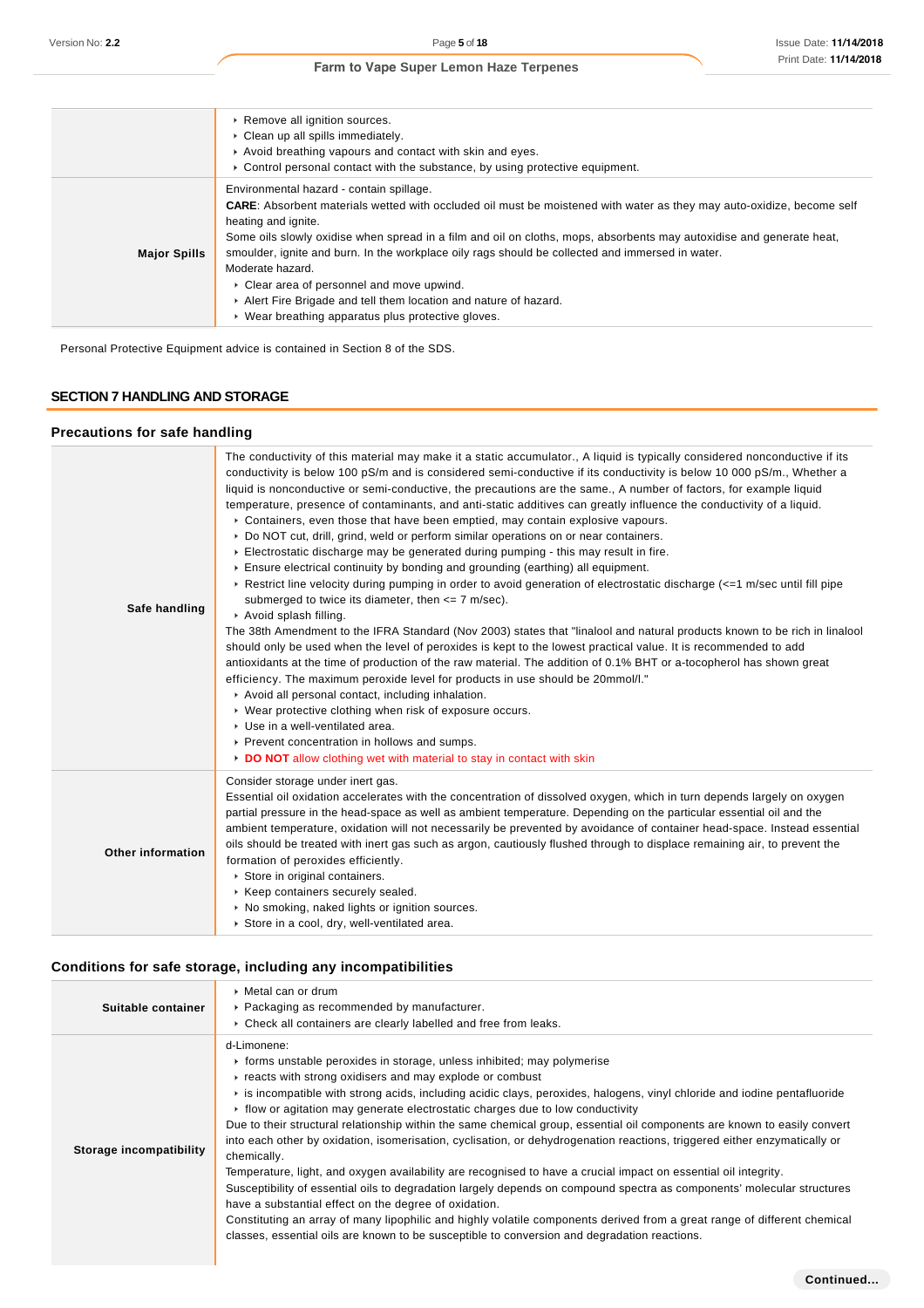| Terpenoids and terpenes, are generally unsaturated, are thermolabile, are often volatile and may be easily oxidised or                                                                                                                                                                                                                                                               |
|--------------------------------------------------------------------------------------------------------------------------------------------------------------------------------------------------------------------------------------------------------------------------------------------------------------------------------------------------------------------------------------|
| hydrolysed depending on their respective structure.                                                                                                                                                                                                                                                                                                                                  |
| Terpenoids are subject to autoxidation. Autoxidation is any oxidation that occurs in open air or in presence of oxygen (and<br>sometimes UV radiation) and forms peroxides and hydroperoxides.                                                                                                                                                                                       |
| Though autoxidation has been particularly investigated in the field of fatty oils, it also plays a most crucial part for<br>terpenoid deterioration.                                                                                                                                                                                                                                 |
| Unsaturated mono- and sesquiterpenes, typically found in essential oils such as those from pine and turpentine, are<br>readily altered upon storage Moreover, electron-donating groups and increasing alkyl substitution contribute to a stronger<br>carbon-peroxide bond through a hyperconjugative effect, thus leading to more stable and subsequently built-up<br>hydroperoxides |
| The various oxides of nitrogen and peroxyacids may be dangerously reactive in the presence of alkenes. BRETHERICK<br>L.: Handbook of Reactive Chemical Hazards                                                                                                                                                                                                                       |
| Avoid reaction with strong Lewis or mineral acids.                                                                                                                                                                                                                                                                                                                                   |
| Reaction with halogens requires carefully controlled conditions.                                                                                                                                                                                                                                                                                                                     |
| ▶ Free radical initiators should be avoided.                                                                                                                                                                                                                                                                                                                                         |
| <b>HAZARD:</b>                                                                                                                                                                                                                                                                                                                                                                       |
| Although anti-oxidants may be present, in the original formulation, these may deplete over time as they come into<br>contact with air.                                                                                                                                                                                                                                               |
| ▶ Rags wet / soaked with unsaturated hydrocarbons / drying oils may auto-oxidise; generate heat and, in-time, smoulder<br>and ignite. This is especially the case where oil-soaked materials are folded, bunched, compressed, or piled together -<br>this allows the heat to accumulate or even accelerate the reaction                                                              |
| ▶ Oily cleaning rags should be collected regularly and immersed in water, or spread to dry in safe-place away from direct<br>sunlight or stored, immersed, in solvents in suitably closed containers.                                                                                                                                                                                |
| The interaction of alkenes and alkynes with nitrogen oxides and oxygen may produce explosive addition products;<br>these may form at very low temperatures and explode on heating to higher temperatures (the addition products from                                                                                                                                                 |
| 1,3-butadiene and cyclopentadiene form rapidly at -150 C and ignite or explode on warming to -35 to -15 C). These                                                                                                                                                                                                                                                                    |
| derivatives ("pseudo- nitrosites") were formerly used to characterise terpene hydrocarbons.                                                                                                                                                                                                                                                                                          |
| Exposure to air must be kept to a minimum so as to limit the build-up of peroxides which will concentrate in                                                                                                                                                                                                                                                                         |
| bottoms if the product is distilled. The product must not be distilled to dryness if the peroxide concentration is                                                                                                                                                                                                                                                                   |
| substantially above 10 ppm (as active oxygen) since explosive decomposition may occur.                                                                                                                                                                                                                                                                                               |
| Avoid reaction with oxidising agents                                                                                                                                                                                                                                                                                                                                                 |

### **SECTION 8 EXPOSURE CONTROLS / PERSONAL PROTECTION**

#### **Control parameters**

#### **OCCUPATIONAL EXPOSURE LIMITS (OEL)**

#### **INGREDIENT DATA**

Not Available

#### **EMERGENCY LIMITS**

| Ingredient               | <b>Material name</b> | TEEL-1 | TEEL-2              | TEEL-3    |  |
|--------------------------|----------------------|--------|---------------------|-----------|--|
| d-limonene               | Limonene, d-         | 15 ppm | 67 ppm              | $170$ ppm |  |
|                          |                      |        |                     |           |  |
| Ingredient               | <b>Original IDLH</b> |        | <b>Revised IDLH</b> |           |  |
| alpha-bisabolol racemate | Not Available        |        | Not Available       |           |  |
| alpha-humulene           | Not Available        |        | Not Available       |           |  |
| d-limonene               | Not Available        |        | Not Available       |           |  |
| fenchol                  | Not Available        |        | Not Available       |           |  |
| linalool                 | Not Available        |        | Not Available       |           |  |
| myrcene                  | Not Available        |        | Not Available       |           |  |
| nerolidol                | Not Available        |        | Not Available       |           |  |
| terpinolene              | Not Available        |        | Not Available       |           |  |
| beta-caryophyllene       | Not Available        |        | Not Available       |           |  |

#### **MATERIAL DATA**

Fragrance substance with is an established contact allergen in humans.

Scientific Committee on Consumer Safety SCCS OPINION on Fragrance allergens in cosmetic products 2012 for camphor

Odour Threshold Value: 0.079 ppm (detection)

The TLV-TWA is thought to be protective against physical irritation of the eyes and nose and anosmia (loss of smell) which occurred in workers at concentrations above 2 ppm. Anosmia may occur in concentrations ranging from 35-194 mg/m3. In addition the limit is thought to be sufficiently low to prevent irritation of the central nervous system (which produces nausea, vomiting, excitement and confusion). Odour Safety Factor(OSF)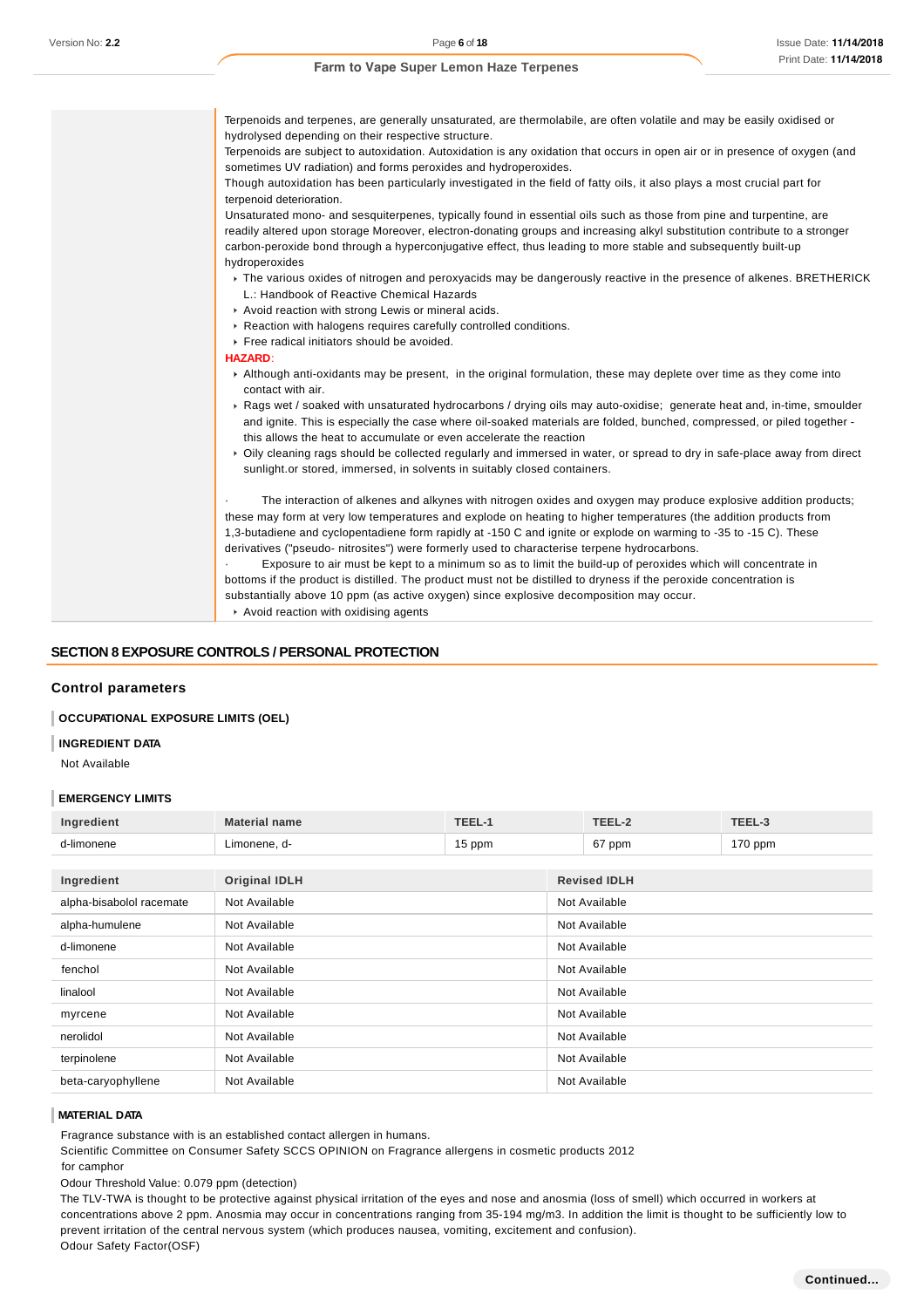OSF=7.4 (CAMPHOR)

for d-Limonene:

CEL TWA: 30 ppm, 165.6 mg/m3 (compare WEEL-TWA\*)

(CEL = Chemwatch Exposure Limit)

A Workplace Environmental Exposure Level\* has been established by AIHA (American Industrial Hygiene Association) who have produced the following rationale:

d-Limonene is not acutely toxic. In its pure form it is not a sensitiser but is irritating to the skin. Although there is clear evidence of carcinogenicity in male rats, the effect has been attributed to an alpha-2u-globin (a2u-G) renal toxicity which is both species and gender specific. Humans do not synthesise a2u-G, and metabolism studies indicate that 75% to 95% of d-limonene is excreted in 2-3 days with different metabolites identified between humans and rats.

#### **Exposure controls**

| Appropriate engineering<br>controls | Care: Atmospheres in bulk storages and even apparently empty tanks may be hazardous by oxygen depletion.<br>Atmosphere must be checked before entry.<br>Requirements of State Authorities concerning conditions for tank entry must be met. Particularly with regard to training of<br>crews for tank entry; work permits; sampling of atmosphere; provision of rescue harness and protective gear as needed<br>Engineering controls are used to remove a hazard or place a barrier between the worker and the hazard. Well-designed<br>engineering controls can be highly effective in protecting workers and will typically be independent of worker interactions<br>to provide this high level of protection.<br>The basic types of engineering controls are:<br>Process controls which involve changing the way a job activity or process is done to reduce the risk.<br>Enclosure and/or isolation of emission source which keeps a selected hazard "physically" away from the worker and<br>ventilation that strategically "adds" and "removes" air in the work environment. |  |
|-------------------------------------|------------------------------------------------------------------------------------------------------------------------------------------------------------------------------------------------------------------------------------------------------------------------------------------------------------------------------------------------------------------------------------------------------------------------------------------------------------------------------------------------------------------------------------------------------------------------------------------------------------------------------------------------------------------------------------------------------------------------------------------------------------------------------------------------------------------------------------------------------------------------------------------------------------------------------------------------------------------------------------------------------------------------------------------------------------------------------------|--|
| <b>Personal protection</b>          |                                                                                                                                                                                                                                                                                                                                                                                                                                                                                                                                                                                                                                                                                                                                                                                                                                                                                                                                                                                                                                                                                    |  |
| Eye and face protection             | Safety glasses with side shields.<br>Chemical goggles.<br>▶ Contact lenses may pose a special hazard; soft contact lenses may absorb and concentrate irritants. A written policy<br>document, describing the wearing of lenses or restrictions on use, should be created for each workplace or task.                                                                                                                                                                                                                                                                                                                                                                                                                                                                                                                                                                                                                                                                                                                                                                               |  |
| <b>Skin protection</b>              | See Hand protection below                                                                                                                                                                                                                                                                                                                                                                                                                                                                                                                                                                                                                                                                                                                                                                                                                                                                                                                                                                                                                                                          |  |
| <b>Hands/feet protection</b>        | ▶ Wear chemical protective gloves, e.g. PVC.<br>▶ Wear safety footwear or safety gumboots, e.g. Rubber<br><b>NOTE:</b><br>▶ The material may produce skin sensitisation in predisposed individuals. Care must be taken, when removing gloves and<br>other protective equipment, to avoid all possible skin contact.<br>▶ Contaminated leather items, such as shoes, belts and watch-bands should be removed and destroyed.<br>Personal hygiene is a key element of effective hand care.                                                                                                                                                                                                                                                                                                                                                                                                                                                                                                                                                                                            |  |
| <b>Body protection</b>              | See Other protection below                                                                                                                                                                                                                                                                                                                                                                                                                                                                                                                                                                                                                                                                                                                                                                                                                                                                                                                                                                                                                                                         |  |
| Other protection                    | • Overalls.<br>▶ P.V.C. apron.<br>▶ Barrier cream.                                                                                                                                                                                                                                                                                                                                                                                                                                                                                                                                                                                                                                                                                                                                                                                                                                                                                                                                                                                                                                 |  |
| <b>Thermal hazards</b>              | Not Available                                                                                                                                                                                                                                                                                                                                                                                                                                                                                                                                                                                                                                                                                                                                                                                                                                                                                                                                                                                                                                                                      |  |

### **Recommended material(s)**

## **GLOVE SELECTION INDEX**

Glove selection is based on a modified presentation of the:  **"Forsberg Clothing Performance Index".**

 The effect(s) of the following substance(s) are taken into account in the **computer-generated** selection:

Farm to Vape Super Lemon Haze Terpenes

| <b>Material</b> | <b>CPI</b> |
|-----------------|------------|
| <b>NITRILE</b>  | A          |
| <b>PVA</b>      | А          |
| <b>VITON</b>    | А          |

\* CPI - Chemwatch Performance Index

A: Best Selection

B: Satisfactory; may degrade after 4 hours continuous immersion

C: Poor to Dangerous Choice for other than short term immersion

**NOTE**: As a series of factors will influence the actual performance of the glove, a final selection must be based on detailed observation. -

#### **Respiratory protection**

**Cartridge respirators should never be used for emergency ingress or in areas of unknown vapour concentrations or oxygen content. The wearer must be warned to leave the contaminated area immediately on detecting any odours through the respirator. The odour may indicate that the mask is not functioning properly, that the vapour concentration is too high, or that the mask is not properly fitted. Because of these limitations, only restricted use of cartridge respirators is considered appropriate.**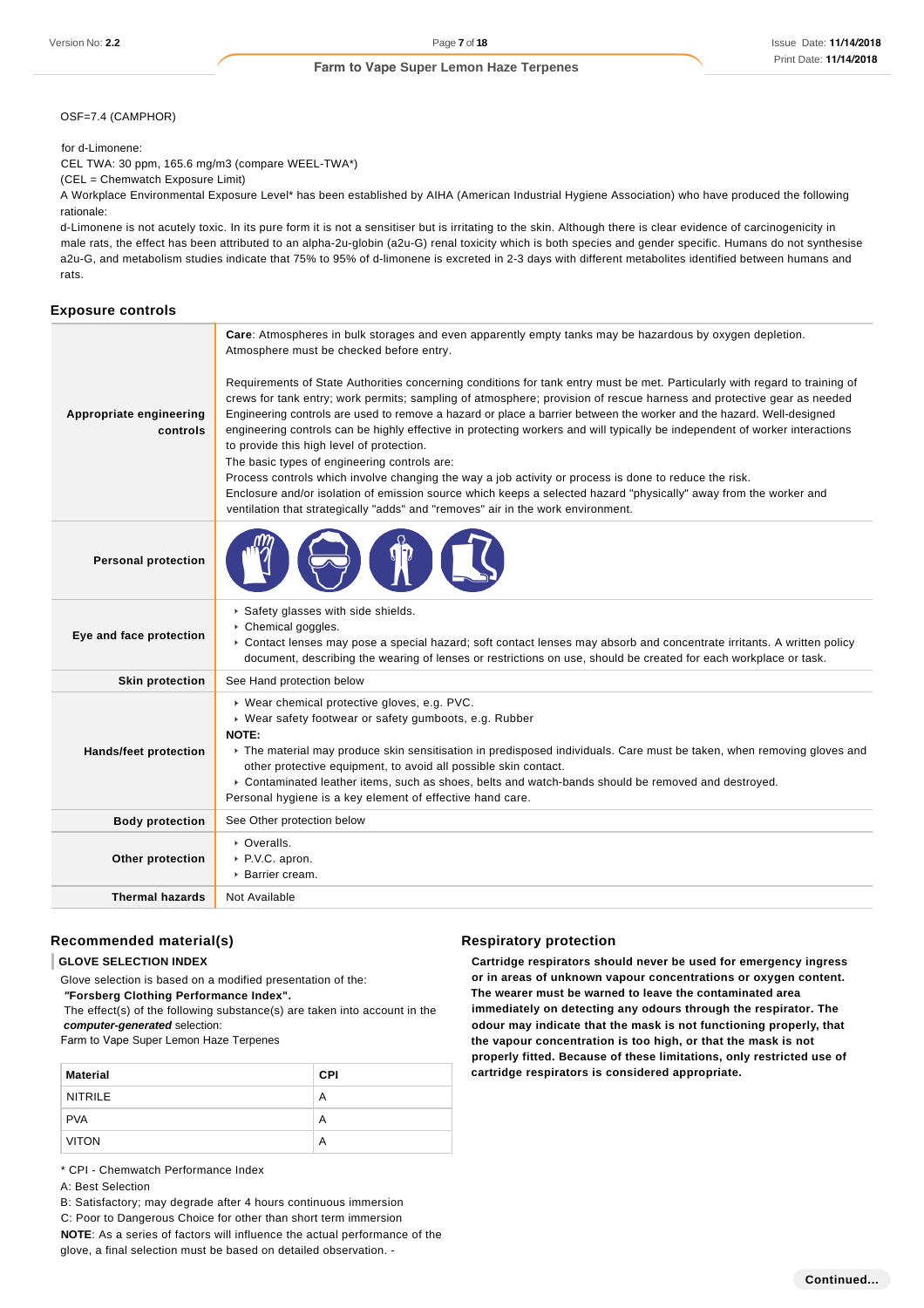\* Where the glove is to be used on a short term, casual or infrequent basis, factors such as "feel" or convenience (e.g. disposability), may dictate a choice of gloves which might otherwise be unsuitable following long-term or frequent use. A qualified practitioner should be consulted.

#### **SECTION 9 PHYSICAL AND CHEMICAL PROPERTIES**

### **Information on basic physical and chemical properties**

| Appearance                                      | Colourless    |                                                   |                 |
|-------------------------------------------------|---------------|---------------------------------------------------|-----------------|
|                                                 |               |                                                   |                 |
| <b>Physical state</b>                           | Liquid        | Relative density (Water =<br>1)                   | 0.86            |
| Odour                                           | Not Available | <b>Partition coefficient</b><br>n-octanol / water | Not Available   |
| <b>Odour threshold</b>                          | Not Available | <b>Auto-ignition temperature</b><br>$(^{\circ}C)$ | Not Available   |
| pH (as supplied)                                | Not Available | Decomposition<br>temperature                      | Not Available   |
| Melting point / freezing<br>point $(^{\circ}C)$ | Not Available | Viscosity (cSt)                                   | Not Available   |
| Initial boiling point and<br>boiling range (°C) | Not Available | Molecular weight (g/mol)                          | Not Available   |
| Flash point (°C)                                | 61.4          | <b>Taste</b>                                      | <b>Terpenes</b> |
| <b>Evaporation rate</b>                         | Not Available | <b>Explosive properties</b>                       | Not Available   |
| Flammability                                    | Combustible.  | <b>Oxidising properties</b>                       | Not Available   |
| <b>Upper Explosive Limit</b><br>(%)             | Not Available | <b>Surface Tension (dyn/cm</b><br>or mN/m)        | Not Available   |
| <b>Lower Explosive Limit</b><br>(%)             | Not Available | <b>Volatile Component</b><br>(%vol)               | Not Available   |
| Vapour pressure (kPa)                           | Not Available | Gas group                                         | Not Available   |
| Solubility in water (g/L)                       | Miscible      | pH as a solution (1%)                             | Not Available   |
| Vapour density $(Air = 1)$                      | Not Available | VOC g/L                                           | Not Available   |

### **SECTION 10 STABILITY AND REACTIVITY**

| Reactivity                                 | See section 7                                                                                                                        |
|--------------------------------------------|--------------------------------------------------------------------------------------------------------------------------------------|
| <b>Chemical stability</b>                  | • Unstable in the presence of incompatible materials.<br>▶ Product is considered stable.<br>Hazardous polymerisation will not occur. |
| Possibility of hazardous<br>reactions      | See section 7                                                                                                                        |
| <b>Conditions to avoid</b>                 | See section 7                                                                                                                        |
| Incompatible materials                     | See section 7                                                                                                                        |
| <b>Hazardous</b><br>decomposition products | See section 5                                                                                                                        |

## **SECTION 11 TOXICOLOGICAL INFORMATION**

## **Information on toxicological effects**

| <b>Inhaled</b> | Inhalation of vapours or aerosols (mists, fumes), generated by the material during the course of normal handling, may be<br>damaging to the health of the individual.<br>Limited evidence or practical experience suggests that the material may produce irritation of the respiratory system, in a<br>significant number of individuals, following inhalation. In contrast to most organs, the lung is able to respond to a chemical<br>insult by first removing or neutralising the irritant and then repairing the damage. The repair process, which initially<br>evolved to protect mammalian lungs from foreign matter and antigens, may however, produce further lung damage<br>resulting in the impairment of gas exchange, the primary function of the lungs. Respiratory tract irritation often results in<br>an inflammatory response involving the recruitment and activation of many cell types, mainly derived from the vascular<br>system.<br>Inhalation hazard is increased at higher temperatures. |
|----------------|--------------------------------------------------------------------------------------------------------------------------------------------------------------------------------------------------------------------------------------------------------------------------------------------------------------------------------------------------------------------------------------------------------------------------------------------------------------------------------------------------------------------------------------------------------------------------------------------------------------------------------------------------------------------------------------------------------------------------------------------------------------------------------------------------------------------------------------------------------------------------------------------------------------------------------------------------------------------------------------------------------------------|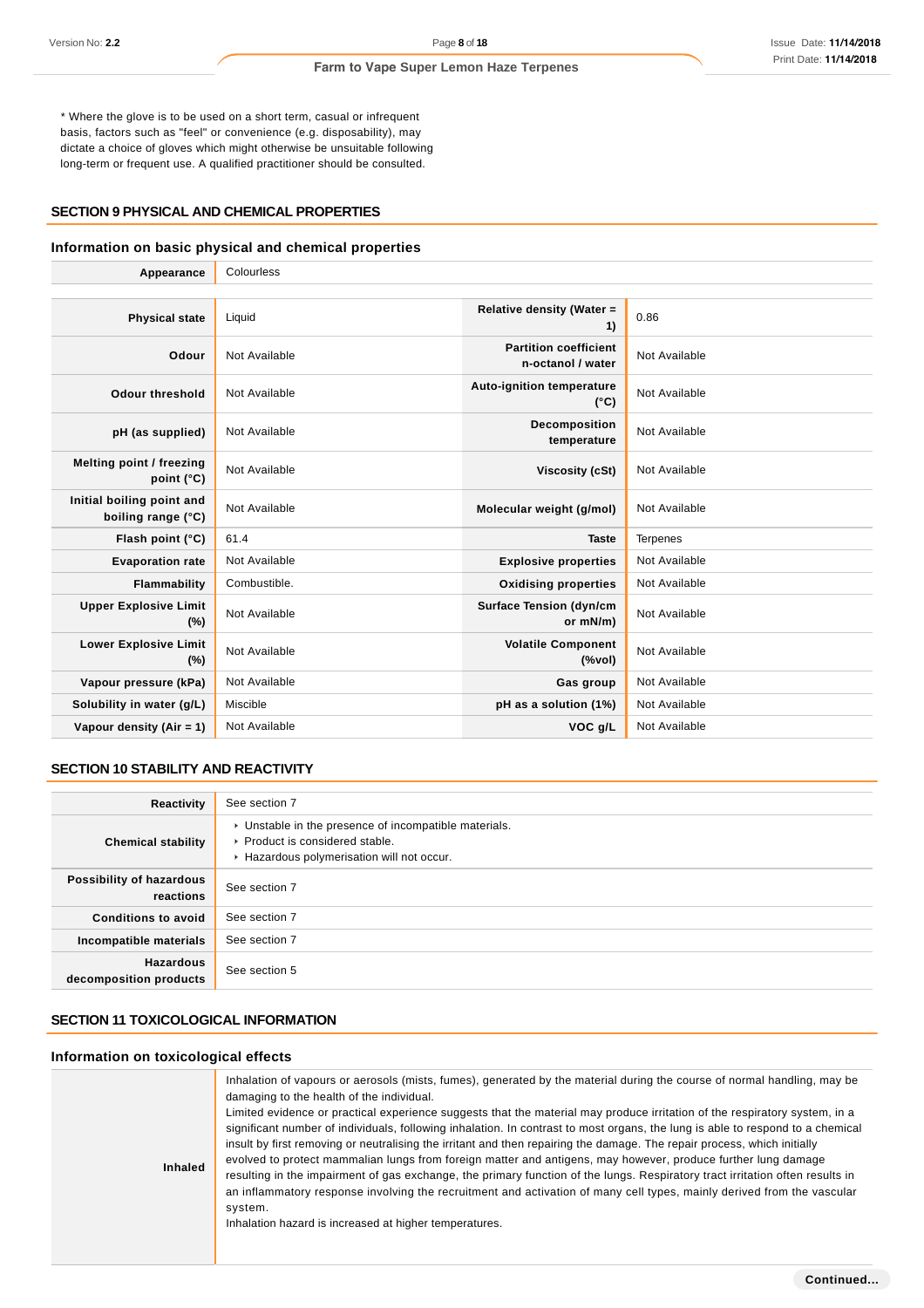|                     | Inhalation of vapours may cause drowsiness and dizziness. This may be accompanied by narcosis, reduced alertness,<br>loss of reflexes, lack of coordination and vertigo.<br>Acute effects from inhalation of high concentrations of vapour are pulmonary irritation, including coughing, with nausea;<br>central nervous system depression - characterised by headache and dizziness, increased reaction time, fatigue and loss<br>of co-ordination<br>Central nervous system (CNS) depression may include nonspecific discomfort, symptoms of giddiness, headache,<br>dizziness, nausea, anaesthetic effects, slowed reaction time, slurred speech and may progress to unconsciousness.<br>Serious poisonings may result in respiratory depression and may be fatal.<br>Inhalation of essential oil volatiles may produce dizziness, rapid, shallow breathing, tachycardia, bronchial irritation and<br>unconsciousness or convulsions. Complications include anuria, pulmonary oedema and bronchial pneumonia.                                                                                                                                                                                                                                                                                                                                                                                                                                                                                                                                                                                                                                                                                                                                                                                                                                                                                                                                                                                                                                                                                                                                                                                                                                                                                                                                                                                                                                                                                                                                                                                                                                                                                                                                                                                                                                 |
|---------------------|--------------------------------------------------------------------------------------------------------------------------------------------------------------------------------------------------------------------------------------------------------------------------------------------------------------------------------------------------------------------------------------------------------------------------------------------------------------------------------------------------------------------------------------------------------------------------------------------------------------------------------------------------------------------------------------------------------------------------------------------------------------------------------------------------------------------------------------------------------------------------------------------------------------------------------------------------------------------------------------------------------------------------------------------------------------------------------------------------------------------------------------------------------------------------------------------------------------------------------------------------------------------------------------------------------------------------------------------------------------------------------------------------------------------------------------------------------------------------------------------------------------------------------------------------------------------------------------------------------------------------------------------------------------------------------------------------------------------------------------------------------------------------------------------------------------------------------------------------------------------------------------------------------------------------------------------------------------------------------------------------------------------------------------------------------------------------------------------------------------------------------------------------------------------------------------------------------------------------------------------------------------------------------------------------------------------------------------------------------------------------------------------------------------------------------------------------------------------------------------------------------------------------------------------------------------------------------------------------------------------------------------------------------------------------------------------------------------------------------------------------------------------------------------------------------------------------------------------------|
| Ingestion           | Swallowing of the liquid may cause aspiration of vomit into the lungs with the risk of haemorrhaging, pulmonary oedema,<br>progressing to chemical pneumonitis; serious consequences may result.<br>Signs and symptoms of chemical (aspiration) pneumonitis may include coughing, gasping, choking, burning of the mouth,<br>difficult breathing, and bluish coloured skin (cyanosis).<br>Accidental ingestion of the material may be damaging to the health of the individual.<br>Terpenes and their oxygen-containing counterparts, the terpenoids, produce a variety of physiological effects. Pine oil<br>monoterpenes, for example, produce a haemorrhagic gastritis characterised by stomach pain and bleeding and vomiting.<br>Systemic effects of pine oils include weakness and central nervous depression, excitement, loss of balance, headache,<br>with hypothermia and respiratory failure.<br>Taken internally the essential oils exert a mild irritant effect on the mucous membranes of the mouth and digestive tract<br>which induces a feeling of warmth and increases salivation.<br>Taken by mouth, many essential oils can be dangerous in high concentrations. Typical effects begin with a burning feeling,<br>followed by salivation. In the stomach, the effect is carminative (relieve flatulence), relaxing the gastric sphincter and<br>encouraging eructation (belching).<br>Five healthy male volunteers receiving a single oral dose of 20 grams d-limonene all developed transient proteinuria, a<br>non-bloody diarrhoea and tenesmus. The results of other functional tests of the liver, kidney and pancreas were normal<br>[Igimi, et al, 1976]. d-Limonene causes abnormal bone formation following oral administration in animals. A human fatality<br>has been reported following ingestion of a dose estimated to be 35 to 350 gm/kg d-limonene.                                                                                                                                                                                                                                                                                                                                                                                                                                                                                                                                                                                                                                                                                                                                                                                                                                                                                                                                                         |
| <b>Skin Contact</b> | Evidence exists, or practical experience predicts, that the material either produces inflammation of the skin in a<br>substantial number of individuals following direct contact, and/or produces significant inflammation when applied to the<br>healthy intact skin of animals, for up to four hours, such inflammation being present twenty-four hours or more after the<br>end of the exposure period. Skin irritation may also be present after prolonged or repeated exposure; this may result in a<br>form of contact dermatitis (nonallergic). The dermatitis is often characterised by skin redness (erythema) and swelling<br>(oedema) which may progress to blistering (vesiculation), scaling and thickening of the epidermis. At the microscopic level<br>there may be intercellular oedema of the spongy layer of the skin (spongiosis) and intracellular oedema of the epidermis.<br>The material may accentuate any pre-existing dermatitis condition<br>Skin contact is not thought to have harmful health effects (as classified under EC Directives); the material may still<br>produce health damage following entry through wounds, lesions or abrasions.<br>Many essential oils affect the skin and mucous membranes in ways that are valuable or harmful. When applied to intact<br>skin essential oils have an irritant and rubefacient action (i.e cause redness of the skin by causing dilation of the<br>capillaries and an increase in blood circulation), causing first a sensation of warmth and smarting followed by mild local<br>anesthesia. They have been used as counter-irritants and cutaneous stimulants in the treatment of chronic inflammatory<br>conditions and to relieve neuralgia and rheumatic pain. Care should be taken to avoid blistering.<br>It is likely that older pine oils become irritants from the build up of peroxides of delta-3-carene and limonene etc.<br>Open cuts, abraded or irritated skin should not be exposed to this material<br>Entry into the blood-stream through, for example, cuts, abrasions, puncture wounds or lesions, may produce systemic<br>injury with harmful effects. Examine the skin prior to the use of the material and ensure that any external damage is<br>suitably protected.<br>Application of d-limonene produced moderate irritation to both intact and abraded skin. High purity d-limonene does not<br>cause significant allergic reaction in guinea pigs; d-limonene, exposed to air for 2-months, sensitised the animals and it is<br>surmised that allergenic compounds are formed after prolonged air contact. In human patch testing, weak or moderate<br>reactions (erythema, swelling) have been observed. Positive eczematous responses to purified limonene were observed in<br>5 of 16 previously sensitised to oil of turpentine. |
| Eye                 | Although the liquid is not thought to be an irritant (as classified by EC Directives), direct contact with the eye may<br>produce transient discomfort characterised by tearing or conjunctival redness (as with windburn).                                                                                                                                                                                                                                                                                                                                                                                                                                                                                                                                                                                                                                                                                                                                                                                                                                                                                                                                                                                                                                                                                                                                                                                                                                                                                                                                                                                                                                                                                                                                                                                                                                                                                                                                                                                                                                                                                                                                                                                                                                                                                                                                                                                                                                                                                                                                                                                                                                                                                                                                                                                                                      |
| Chronic             | Practical experience shows that skin contact with the material is capable either of inducing a sensitisation reaction in a<br>substantial number of individuals, and/or of producing a positive response in experimental animals.<br>Exposure to the material may cause concerns for human fertility, generally on the basis that results in animal studies<br>provide sufficient evidence to cause a strong suspicion of impaired fertility in the absence of toxic effects, or evidence<br>of impaired fertility occurring at around the same dose levels as other toxic effects, but which are not a secondary<br>non-specific consequence of other toxic effects.<br>Limited evidence suggests that repeated or long-term occupational exposure may produce cumulative health effects<br>involving organs or biochemical systems.<br>In the presence of air, a number of common flavour and fragrance chemicals can form peroxides surprisingly fast.<br>Antioxidants can in most cases minimise the oxidation.<br>Fragrance terpenes are generally easily oxidised in air. Non-oxidised limonene, linalool and caryophyllene turned out to be                                                                                                                                                                                                                                                                                                                                                                                                                                                                                                                                                                                                                                                                                                                                                                                                                                                                                                                                                                                                                                                                                                                                                                                                                                                                                                                                                                                                                                                                                                                                                                                                                                                                                               |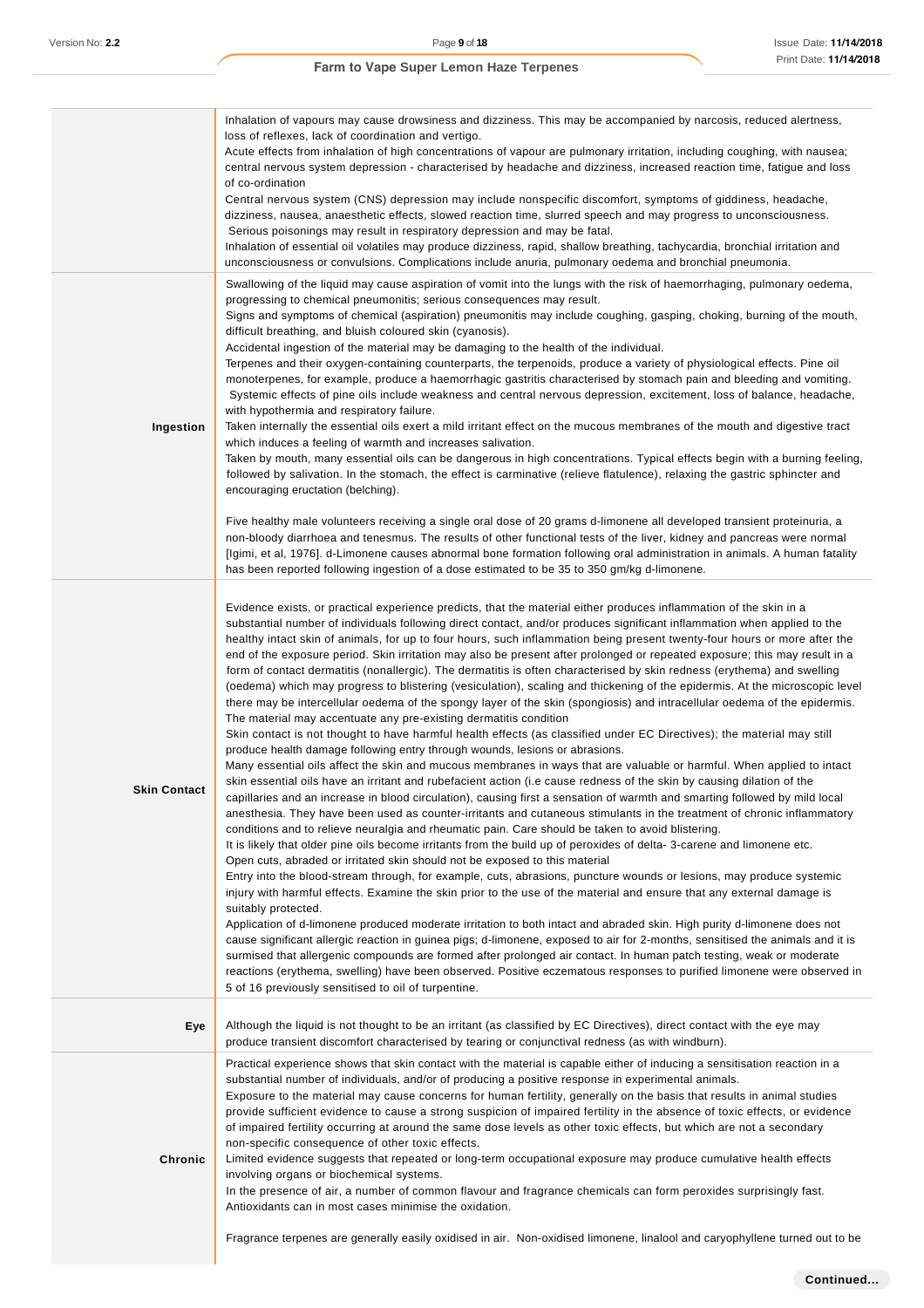| very weak sensitizers, however after oxidation limonene hydroperoxide and linalool hydroperoxide are strong sensitizers.           |
|------------------------------------------------------------------------------------------------------------------------------------|
| Some oxidised terpenoids as well as some aged essential oils have revealed skin-sensitising capacities, leading to a               |
| hypersensitivity reaction synonymous to allergic contact dermatitis. The allergenic potency in some flavouring could be            |
| mainly attributed to terpenoid hydroperoxides intermediately built-up upon autoxidation, while their non-oxidised                  |
| counterparts as well as most degradation products were proven to be not or only barely irritating                                  |
| Essential oils and isolates derived from the Pinacea family, including Pinus and Abies genera, should only be used when            |
| the level of peroxides is kept to the lowest practicable level, for instance by adding antioxidants at the time of production.     |
| Such products should have a peroxide value of less than 10 millimoles peroxide per liter. Based on the published literature        |
| mentioning sensitising properties when containing peroxides (Food and Chemical Toxicology 11,1053(1973); 16,843(1978);             |
| 16,853(1978).                                                                                                                      |
| On the basis, primarily, of animal experiments, concern has been expressed by at least one classification body that the            |
| material may produce carcinogenic or mutagenic effects; in respect of the available information, however, there presently          |
| exists inadequate data for making a satisfactory assessment.                                                                       |
|                                                                                                                                    |
| Hydroperoxides of d-limonene are potent contact allergens when studied in guinea pigs. They may result when d-limonene             |
| is unstabilised against oxidation, or upon prolonged standing at room temperature and/ or upon exposure to light, or when          |
| stabiliser levels diminish. The two major hydroperoxides in auto-oxidised d-limonene, are cis- and trans-limonene-                 |
| 2-hydroperoxide (2-hydroperoxy-p-mentha-6,8-diene). In photo-oxidised d-limonene, they represent a minor fraction.                 |
|                                                                                                                                    |
| Linalool (a terpinoid) is an unsaturated tertiary alcohol. It is a naturally occurring component together with linalyl esters in a |
| variety of fruits, fruit peels, fruit juices, vegetables and spices as for example laurel, coriander seeds and clary sage.         |
| The annual worldwide use of linalool and linalyl acetate in fragrances exceeds 1000 metric tons.                                   |
|                                                                                                                                    |
| For consideration of potential sensitization the exposure is calculated as a percent concentration used on the skin.               |

| Farm to Vape Super         | <b>TOXICITY</b>                                                                                                      |                                                        | <b>IRRITATION</b>                                                                                                                                           |                                    |  |  |
|----------------------------|----------------------------------------------------------------------------------------------------------------------|--------------------------------------------------------|-------------------------------------------------------------------------------------------------------------------------------------------------------------|------------------------------------|--|--|
| <b>Lemon Haze Terpenes</b> | Not Available<br>Not Available                                                                                       |                                                        |                                                                                                                                                             |                                    |  |  |
| alpha-bisabolol racemate   | <b>TOXICITY</b><br>Oral (rat) LD50: >5000 mg/kg <sup>[2]</sup>                                                       |                                                        |                                                                                                                                                             | <b>IRRITATION</b><br>Not Available |  |  |
| alpha-humulene             | <b>TOXICITY</b><br>Not Available                                                                                     | <b>IRRITATION</b><br>Not Available                     |                                                                                                                                                             |                                    |  |  |
| d-limonene                 | <b>TOXICITY</b><br>Dermal (rabbit) LD50: >5000 mg/kg <sup>[2]</sup><br>Oral (rat) LD50: >2000 mg/kg <sup>[1]</sup>   | <b>IRRITATION</b><br>Skin (rabbit): 500mg/24h moderate |                                                                                                                                                             |                                    |  |  |
| fenchol                    | <b>TOXICITY</b><br>Dermal (rabbit) LD50: >5000 mg/kg <sup>[2]</sup><br>Oral (rat) LD50: 2050 mg/kg[2]                | <b>IRRITATION</b><br>Skin (rabbit): 500 mg/24h - mod   |                                                                                                                                                             |                                    |  |  |
| linalool                   | <b>TOXICITY</b><br>dermal (rat) LD50: 5610 mg/kg[2]<br>Oral (rat) LD50: 2790 mg/kg <sup>[2]</sup>                    |                                                        | <b>IRRITATION</b><br>Skin (guinea pig):100mg/24h-mild<br>Skin (man): 16 mg/48h-mild<br>Skin (rabbit): 100 mg/24h-SEVERE<br>Skin (rabbit): 500 mg/24h - mild |                                    |  |  |
| myrcene                    | <b>TOXICITY</b><br>Dermal (rabbit) LD50: >5000 mg/kg <sup>[2]</sup><br>Oral (rat) LD50: >5000 mg/kg <sup>[2]</sup>   | Skin (rabbit): 500 mg/24h - mod                        |                                                                                                                                                             |                                    |  |  |
| nerolidol                  | <b>TOXICITY</b><br>Dermal (rabbit) LD50: >5000 mg/kg <sup>[1]</sup><br>Oral (mouse) LD50: 15000 mg/kg <sup>[2]</sup> |                                                        |                                                                                                                                                             | <b>IRRITATION</b><br>Not Available |  |  |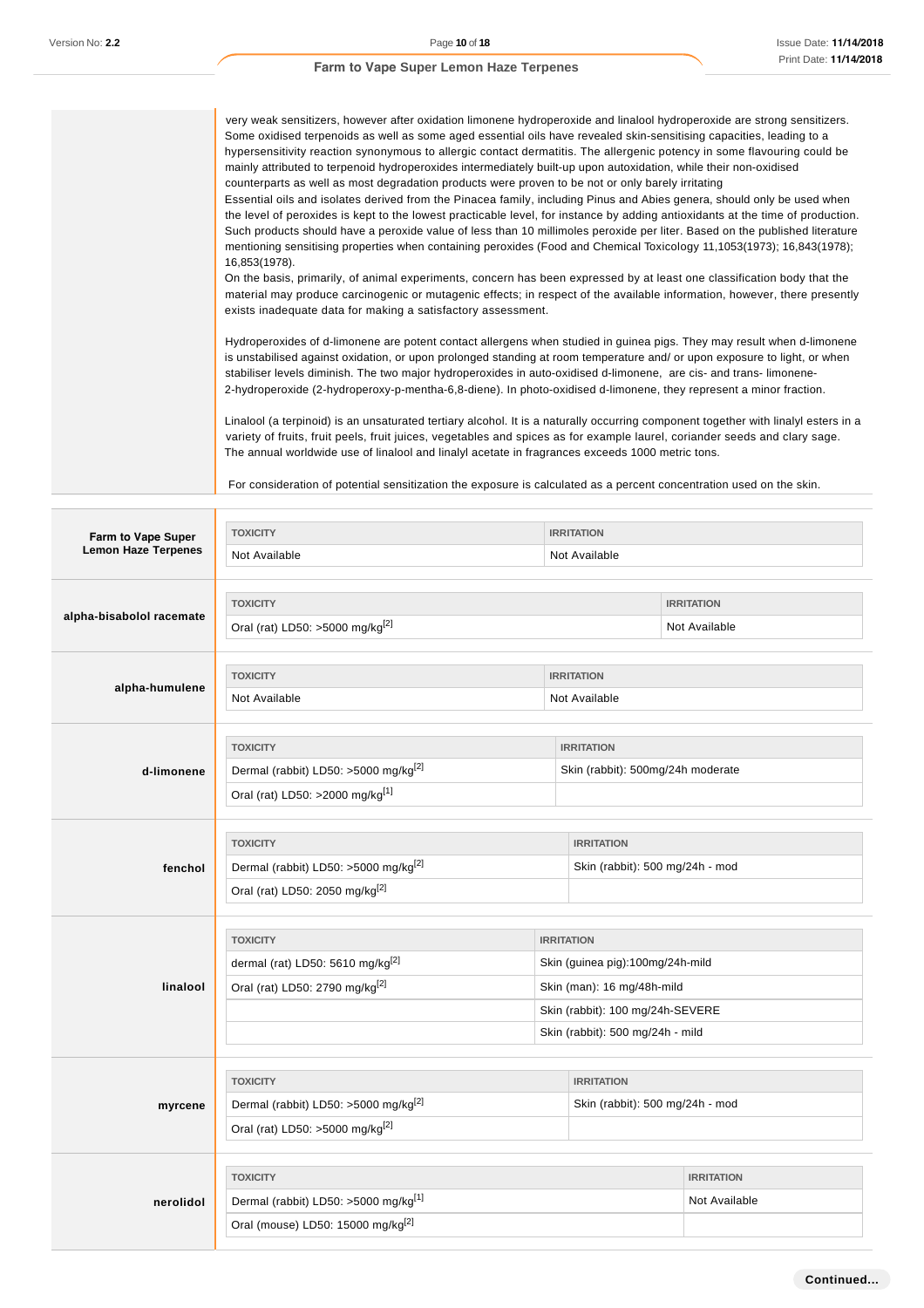| terpinolene        | <b>TOXICITY</b><br>Oral (rat) LD50: 4390 mg/kg <sup>[2]</sup>                                                                                                                                                                   | <b>IRRITATION</b><br>Not Available |  |  |
|--------------------|---------------------------------------------------------------------------------------------------------------------------------------------------------------------------------------------------------------------------------|------------------------------------|--|--|
| beta-caryophyllene | <b>TOXICITY</b><br><b>IRRITATION</b><br>Not Available<br>Skin (rabbit): 500 mg/24 h                                                                                                                                             |                                    |  |  |
| Legend:            | 1. Value obtained from Europe ECHA Registered Substances - Acute toxicity 2.* Value obtained from manufacturer's SDS.<br>Unless otherwise specified data extracted from RTECS - Register of Toxic Effect of chemical Substances |                                    |  |  |

| d-Limonene is readily absorbed by inhalation and ingestion. Dermal absorption is reported to be lower than by the<br>inhalation route. d-Limonene is rapidly distributed to different tissues in the body, readily metabolised and eliminated<br>primarily through the urine.<br>Limonene exhibits low acute toxicity by all three routes in animals.<br><b>D-LIMONENE</b><br>The substance is classified by IARC as Group 3:<br><b>NOT</b> classifiable as to its carcinogenicity to humans.<br>Evidence of carcinogenicity may be inadequate or limited in animal testing.<br>Tumorigenic by RTECS criteria<br>Camphor appears to have moderate acute oral toxicity, with an LD50 of 1310 mg/kg in mice. It demonstrated moderate to<br>high toxicity in acute inhalation studies(450 mg/m3 (72 ppm) in mice and 500 mg/m3 (80 ppm) in rats). In subchronic<br>studies, inhaled camphor resulted in emphysema in mice at 210 mg/m3 (33 ppm) and rabbits at 33 mg/m3 (5 ppm). In<br>13-week subchronic dermal studies, camphor had NOAELs of 1000 mg/kg bw/day in mice and 250 mg/kg bw/day in rats.<br>A member or analogue of a group of alicyclic substance generally regarded as safe (GRAS).<br>The majority of alicyclic substances used as flavour ingredients are mono- and bicyclic terpenes which occur naturally in<br>a wide variety of foods. Alicyclic compounds have one or more all-carbon rings which may be either saturated or<br>unsaturated, but do not have aromatic character; alicyclic compounds may have one or more aliphatic side chains<br>attached.<br><b>FENCHOL</b><br>With the exception of pulegone, alicyclic substances exhibit very low oral acute toxicity (i.e. LD50 > 1000 mg/kg).<br>For bicyclic terpenes:<br>Acute toxicity: The literature abounds with clinical reports of accidental and intentional acute poisoning with pinene-based<br>turpentine.<br>Rat oral LD50 values are available for alpha-pinene, beta-pinene, camphene and turpentine oil and indicate these materials<br>to be very low in oral acute toxicity with LD50 values in the range from 3388 mg/kg to greater than 5000 mg/kg. Rabbit<br>dermal LD50 values similarly indicate very low toxicities with values greater than the limit doses of 2000 or 5000 mg/kg.<br>Acute inhalation toxicity has been measure in different animal species.<br>as alpha-fenchol<br>For linalool:<br>Linalool gradually breaks down when in contact with oxygen, forming an oxidized by-product that may cause allergic<br>reactions such as eczema in susceptible individuals. Between 5 and 7% of patients undergoing patch testing in Sweden<br>were found to be allergic to the oxidized form of linalool.[<br>Linalool has an acute oral mammalian LD50 close to 3,000 mg/kg bw; the acute dermal toxicity is $\sim$ 2,000 mg/kg bw. After<br>inhalation exposure of mice and man, slight sedative effects were observed; however a dose response characteristic<br>could not be determined. Linalool is irritating to the skin, based on animal studies, and is a mild irritant from human<br>experience.<br>Opinion holds that there are no safety concerns for linalool and the linalyl esters, as fragrance ingredients, under the<br>present declared levels of use and exposure for the following reasons:<br>Linalool and the linalyl esters have a low order of acute toxicity.<br>No significant toxicity was observed in subchronic tests; it is concluded that these materials have dermal<br>and oral NOAELS of 50 mg/kg/day or greater.<br>Based on a critical review of all available mutagenicity and genotoxicity studies, it has been determined<br>that these materials are negative in short-term tests and therefore would have no significant potential to produce<br><b>LINALOOL</b><br>genotoxic effects.<br>The metabolic fate of linalool and the linalyl esters is either known or assumed from analogies with<br>structurally related substances that indicate no production of toxic or persistent metabolites and the structural<br>analogies indicate no concern.<br>Current opinion holds that there are no safety concerns regarding the branched chain unsaturated non-cyclic alcohols, as<br>fragrance ingredients, under the present declared levels of use and exposure; use of these materials at higher maximum<br>dermal levels or higher systemic exposure levels requires re-evaluation. This opinion was based on the following reasons:<br>No evidence or only minimal evidence of skin irritation in humans was associated with current levels of<br>use at 2-30% for individual compounds considered.<br>Sensitizing hydroperoxides may be formed by contact with air. It should be ensured that oxidation<br>reactions are prevented in the end product.<br>For alkyl alcohols C6-13:<br>This group of products are very similar in terms of physicochemical and toxicological properties. Interpolation of data can<br>be used to assess the alkyl alcohols for which data is not available. | ALPHA-HUMULENE | No significant acute toxicological data identified in literature search.                                                    |
|----------------------------------------------------------------------------------------------------------------------------------------------------------------------------------------------------------------------------------------------------------------------------------------------------------------------------------------------------------------------------------------------------------------------------------------------------------------------------------------------------------------------------------------------------------------------------------------------------------------------------------------------------------------------------------------------------------------------------------------------------------------------------------------------------------------------------------------------------------------------------------------------------------------------------------------------------------------------------------------------------------------------------------------------------------------------------------------------------------------------------------------------------------------------------------------------------------------------------------------------------------------------------------------------------------------------------------------------------------------------------------------------------------------------------------------------------------------------------------------------------------------------------------------------------------------------------------------------------------------------------------------------------------------------------------------------------------------------------------------------------------------------------------------------------------------------------------------------------------------------------------------------------------------------------------------------------------------------------------------------------------------------------------------------------------------------------------------------------------------------------------------------------------------------------------------------------------------------------------------------------------------------------------------------------------------------------------------------------------------------------------------------------------------------------------------------------------------------------------------------------------------------------------------------------------------------------------------------------------------------------------------------------------------------------------------------------------------------------------------------------------------------------------------------------------------------------------------------------------------------------------------------------------------------------------------------------------------------------------------------------------------------------------------------------------------------------------------------------------------------------------------------------------------------------------------------------------------------------------------------------------------------------------------------------------------------------------------------------------------------------------------------------------------------------------------------------------------------------------------------------------------------------------------------------------------------------------------------------------------------------------------------------------------------------------------------------------------------------------------------------------------------------------------------------------------------------------------------------------------------------------------------------------------------------------------------------------------------------------------------------------------------------------------------------------------------------------------------------------------------------------------------------------------------------------------------------------------------------------------------------------------------------------------------------------------------------------------------------------------------------------------------------------------------------------------------------------------------------------------------------------------------------------------------------------------------------------------------------------------------------------------------------------------------------------------------------------------------------------------------------------------------------------------------------------------------------------------------------------------------------------------------------------------------------------------------------------------------------------------------------------------------------------------------------------|----------------|-----------------------------------------------------------------------------------------------------------------------------|
|                                                                                                                                                                                                                                                                                                                                                                                                                                                                                                                                                                                                                                                                                                                                                                                                                                                                                                                                                                                                                                                                                                                                                                                                                                                                                                                                                                                                                                                                                                                                                                                                                                                                                                                                                                                                                                                                                                                                                                                                                                                                                                                                                                                                                                                                                                                                                                                                                                                                                                                                                                                                                                                                                                                                                                                                                                                                                                                                                                                                                                                                                                                                                                                                                                                                                                                                                                                                                                                                                                                                                                                                                                                                                                                                                                                                                                                                                                                                                                                                                                                                                                                                                                                                                                                                                                                                                                                                                                                                                                                                                                                                                                                                                                                                                                                                                                                                                                                                                                                                                                                          |                |                                                                                                                             |
|                                                                                                                                                                                                                                                                                                                                                                                                                                                                                                                                                                                                                                                                                                                                                                                                                                                                                                                                                                                                                                                                                                                                                                                                                                                                                                                                                                                                                                                                                                                                                                                                                                                                                                                                                                                                                                                                                                                                                                                                                                                                                                                                                                                                                                                                                                                                                                                                                                                                                                                                                                                                                                                                                                                                                                                                                                                                                                                                                                                                                                                                                                                                                                                                                                                                                                                                                                                                                                                                                                                                                                                                                                                                                                                                                                                                                                                                                                                                                                                                                                                                                                                                                                                                                                                                                                                                                                                                                                                                                                                                                                                                                                                                                                                                                                                                                                                                                                                                                                                                                                                          |                |                                                                                                                             |
|                                                                                                                                                                                                                                                                                                                                                                                                                                                                                                                                                                                                                                                                                                                                                                                                                                                                                                                                                                                                                                                                                                                                                                                                                                                                                                                                                                                                                                                                                                                                                                                                                                                                                                                                                                                                                                                                                                                                                                                                                                                                                                                                                                                                                                                                                                                                                                                                                                                                                                                                                                                                                                                                                                                                                                                                                                                                                                                                                                                                                                                                                                                                                                                                                                                                                                                                                                                                                                                                                                                                                                                                                                                                                                                                                                                                                                                                                                                                                                                                                                                                                                                                                                                                                                                                                                                                                                                                                                                                                                                                                                                                                                                                                                                                                                                                                                                                                                                                                                                                                                                          |                | Acute toxicity: All of these alcohols have a low order of toxicity in rats via the oral route. The LD50 for C6-branched and |
| Continued                                                                                                                                                                                                                                                                                                                                                                                                                                                                                                                                                                                                                                                                                                                                                                                                                                                                                                                                                                                                                                                                                                                                                                                                                                                                                                                                                                                                                                                                                                                                                                                                                                                                                                                                                                                                                                                                                                                                                                                                                                                                                                                                                                                                                                                                                                                                                                                                                                                                                                                                                                                                                                                                                                                                                                                                                                                                                                                                                                                                                                                                                                                                                                                                                                                                                                                                                                                                                                                                                                                                                                                                                                                                                                                                                                                                                                                                                                                                                                                                                                                                                                                                                                                                                                                                                                                                                                                                                                                                                                                                                                                                                                                                                                                                                                                                                                                                                                                                                                                                                                                |                |                                                                                                                             |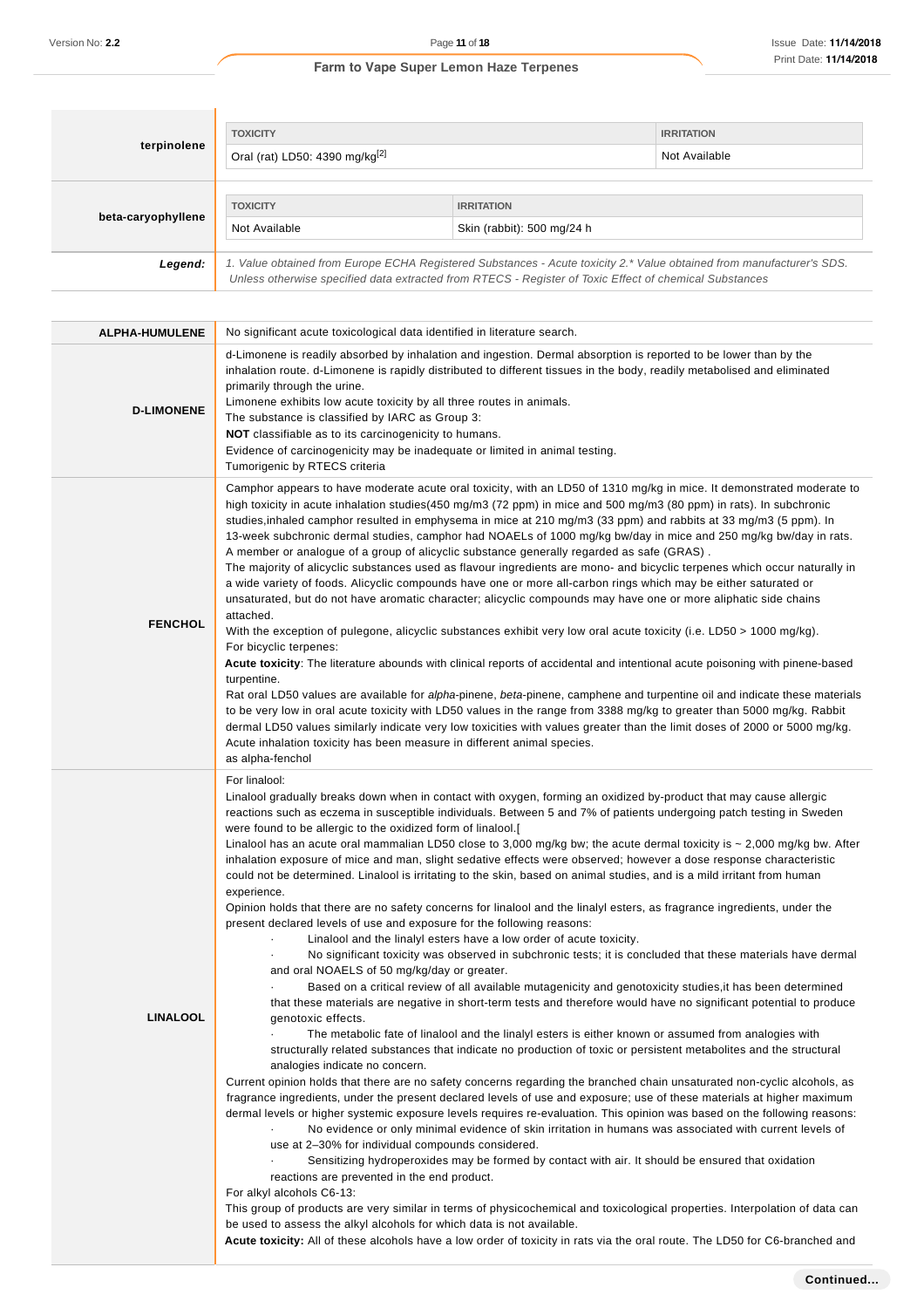|                                                                                                                                                        | linear alcohols were >3700 mg/kg; LD50s for the C6-8, C7-9, C8-10, C9-11 and C11-14 branched alkyl alcohols were all<br>>2000 mg/kg.<br>The material may produce severe skin irritation after prolonged or repeated exposure, and may produce a contact<br>dermatitis (nonallergic). This form of dermatitis is often characterised by skin redness (erythema) thickening of the<br>epidermis.<br>Histologically there may be intercellular oedema of the spongy layer (spongiosis) and intracellular oedema of the<br>epidermis. Prolonged contact is unlikely, given the severity of response, but repeated exposures may produce severe<br>ulceration.                                                                                                                                                                                                                                                                                                                                                                                                                                                                                                                                               |
|--------------------------------------------------------------------------------------------------------------------------------------------------------|---------------------------------------------------------------------------------------------------------------------------------------------------------------------------------------------------------------------------------------------------------------------------------------------------------------------------------------------------------------------------------------------------------------------------------------------------------------------------------------------------------------------------------------------------------------------------------------------------------------------------------------------------------------------------------------------------------------------------------------------------------------------------------------------------------------------------------------------------------------------------------------------------------------------------------------------------------------------------------------------------------------------------------------------------------------------------------------------------------------------------------------------------------------------------------------------------------|
| <b>MYRCENE</b>                                                                                                                                         | The material may cause skin irritation after prolonged or repeated exposure and may produce a contact dermatitis<br>(nonallergic). This form of dermatitis is often characterised by skin redness (erythema) and swelling the epidermis.<br>Histologically there may be intercellular oedema of the spongy layer (spongiosis) and intracellular oedema of the<br>epidermis.<br>NOTE: beta-Myrcene above 0.25 g/kg was found to be detrimental to the fertility and progeny number and development in<br>the rat when given during pregnancy by gavage                                                                                                                                                                                                                                                                                                                                                                                                                                                                                                                                                                                                                                                   |
| <b>TERPINOLENE</b>                                                                                                                                     | petrolatum for 48 hours under a closed patch in 24 volunteers, and it was not a sensitiser in the<br>maximization test. However, in a case report and was reported that a 49-year old woman developed eczematous lesions of<br>the hands and forearms using a machine cleaner containing terpinolene. Upon patch testing, terpinolene gave a positive<br>reaction.<br>Terpinolene was not irritating in rabbits when applied to intact or abraded skin with an occluded patch for 24 hours                                                                                                                                                                                                                                                                                                                                                                                                                                                                                                                                                                                                                                                                                                              |
| <b>ALPHA-BISABOLOL</b><br><b>RACEMATE &amp; LINALOOL</b>                                                                                               | For terpenoid tertiary alcohols and their related esters:<br>Substances assigned to this category, as part of the HPV Challenge Program, possess close structural relationships,<br>similar physicochemical properties and participate in the same pathways of metabolic detoxification and have similar<br>toxicologic potential.<br>Acute Toxicity: Oral and dermal LD50 values for members of this chemical category indicate a low order of both oral and<br>dermal toxicity. All rabbit dermal, and mouse and rat oral LD50 values exceed 2000 mg/kg with the majority of values<br>greater than 5000 mg/kg<br>Repeat dose toxicity: In a safety evaluation study, a 50/50 mixture of linalool and citronellol was fed to male and<br>female rats (number and strain not specified) in the diet. The daily intake was calculated to be 50 mg/kg bw of each.                                                                                                                                                                                                                                                                                                                                        |
| <b>ALPHA-BISABOLOL</b><br><b>RACEMATE &amp; LINALOOL</b>                                                                                               | A member or analogue of a group of aliphatic and alicyclic terpenoid tertiary alcohols and structurally related substances<br>generally regarded as safe (GRAS based, in part, on their self-limiting properties as flavouring substances in food; their<br>rapid absorption, metabolic conversion, and excretion in humans and experimental animals; their low level of flavour use;<br>the wide margins of safety between the conservative estimates of intake and the no-observed-adverse effect levels<br>(NOAEL) determined from subchronic and chronic studies and the lack of genotoxic and mutagenic potential. This<br>evidence of safety is supported by the fact that the intake of aliphatic acyclic and alicyclic terpenoid tertiary alcohols<br>and structurally related substances as natural components of traditional foods is greater than their intake as intentionally<br>added flavoring substances.<br>Oral median lethal dose (LD50) values have been reported for 24 of the 43 substances in this group. LD50 values range<br>from 1300 to greater than 36300 mg/kg bw, demonstrating that the oral acute toxicity of tertiary alcohols and related<br>esters is extremely low. |
| ALPHA-BISABOLOL<br><b>RACEMATE &amp; FENCHOL &amp;</b><br><b>LINALOOL</b>                                                                              | With few exceptions * (see below) there are no safety concerns regarding certain cyclic and non-cyclic terpene alcohols<br>**, as fragrance ingredients, under the present declared levels of use and exposure for the following reasons<br>The non-cyclic and cyclic terpene alcohols have a low order of acute toxicity<br>No significant toxicity was observed in repeated dose toxicity tests; it is concluded that these materials<br>$\blacksquare$<br>have dermal and oral NOAELs of 50 mg/kg body weight/day or greater.<br>These materials were inactive in mutagenicity and genotoxicity tests.<br>Based on data on metabolism it is concluded that members of this category exhibit similar chemical and<br>biochemical fate.<br>Although there is some indication for the production of reactive metabolites by some materials, these<br>metabolites appear to be efficiently detoxicated and not expected to result in overt toxicity.                                                                                                                                                                                                                                                     |
| <b>ALPHA-HUMULENE &amp;</b><br><b>D-LIMONENE &amp;</b><br><b>LINALOOL &amp; MYRCENE &amp;</b><br><b>TERPINOLENE &amp;</b><br><b>BETA-CARYOPHYLLENE</b> | The following information refers to contact allergens as a group and may not be specific to this product.<br>Contact allergies quickly manifest themselves as contact eczema, more rarely as urticaria or Quincke's oedema. The<br>pathogenesis of contact eczema involves a cell-mediated (T lymphocytes) immune reaction of the delayed type. Other<br>allergic skin reactions, e.g. contact urticaria, involve antibody-mediated immune reactions.                                                                                                                                                                                                                                                                                                                                                                                                                                                                                                                                                                                                                                                                                                                                                   |
| <b>ALPHA-HUMULENE &amp;</b><br><b>MYRCENE &amp;</b><br><b>TERPINOLENE</b>                                                                              | Asthma-like symptoms may continue for months or even years after exposure to the material ceases. This may be due<br>to a non-allergenic condition known as reactive airways dysfunction syndrome (RADS) which can occur following exposure<br>to high levels of highly irritating compound. Key criteria for the diagnosis of RADS include the absence of preceding<br>respiratory disease, in a non-atopic individual, with abrupt onset of persistent asthma-like symptoms within minutes to<br>hours of a documented exposure to the irritant. A reversible airflow pattern, on spirometry, with the presence of moderate<br>to severe bronchial hyperreactivity on methacholine challenge testing and the lack of minimal lymphocytic inflammation,<br>without eosinophilia, have also been included in the criteria for diagnosis of RADS.                                                                                                                                                                                                                                                                                                                                                        |
| <b>D-LIMONENE &amp;</b><br><b>LINALOOL &amp; MYRCENE &amp;</b><br><b>TERPINOLENE &amp;</b><br><b>BETA-CARYOPHYLLENE</b>                                | Adverse reactions to fragrances in perfumes and in fragranced cosmetic products include allergic contact dermatitis,<br>irritant contact dermatitis, photosensitivity, immediate contact reactions (contact urticaria), and pigmented contact<br>dermatitis. Airborne and connubial contact dermatitis occur.<br>Intolerance to perfumes, by inhalation, may occur if the perfume contains a sensitising principal. Symptoms may vary<br>from general illness, coughing, phlegm, wheezing, chest-tightness, headache, exertional dyspnoea, acute respiratory<br>illness, hayfever, and other respiratory diseases (including asthma).                                                                                                                                                                                                                                                                                                                                                                                                                                                                                                                                                                   |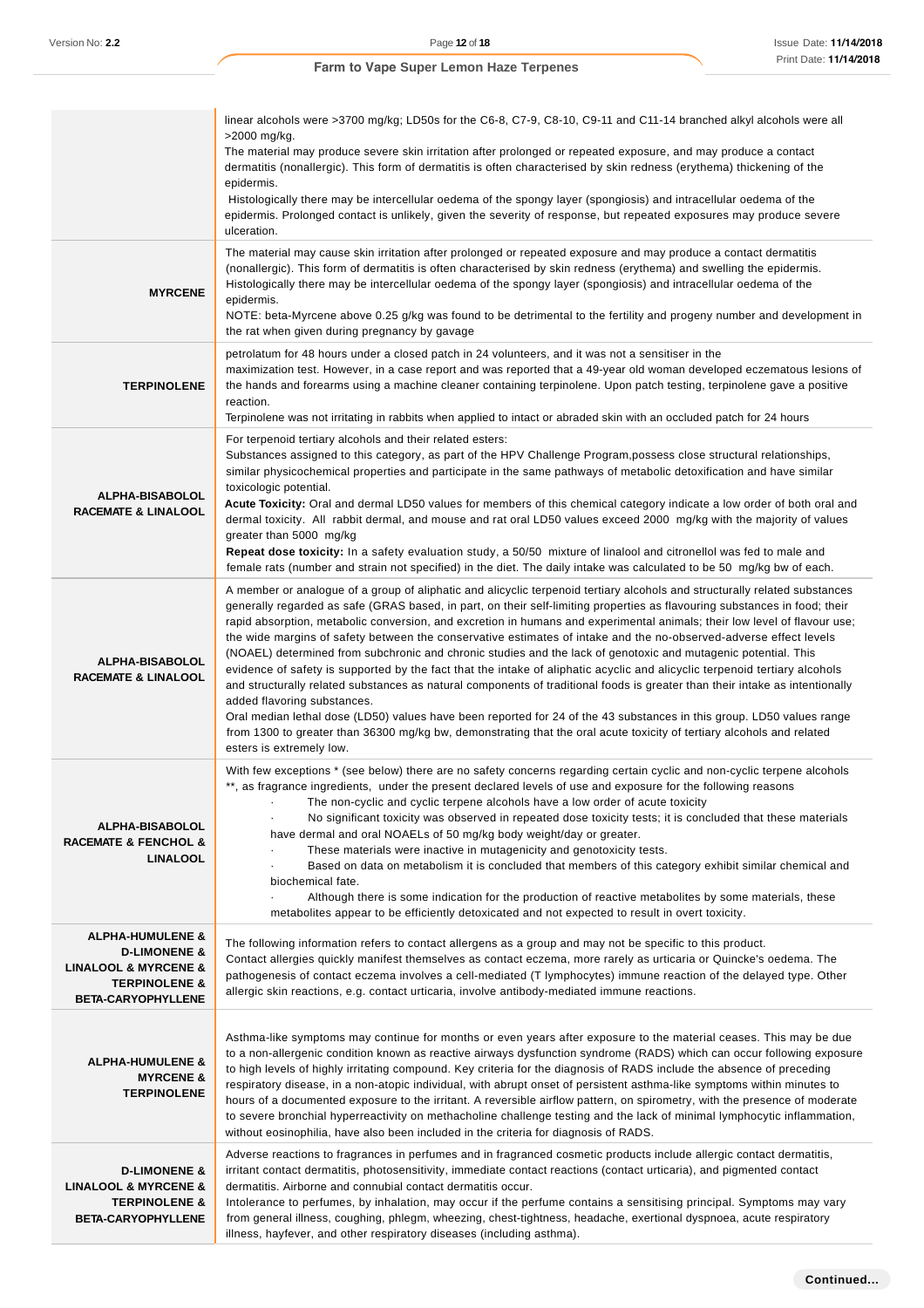| <b>D-LIMONENE &amp;</b><br><b>LINALOOL &amp; MYRCENE &amp;</b><br><b>TERPINOLENE &amp;</b><br><b>BETA-CARYOPHYLLENE</b> | Fragrance allergens act as haptens, i.e. low molecular weight chemicals that are immunogenic only when attached to a<br>carrier protein. However, not all sensitising fragrance chemicals are directly reactive, but require previous activation. A<br>prehapten is a chemical that itself is non- or low-sensitising, but that is transformed into a hapten outside the skin by<br>simple chemical transformation (air oxidation, photoactivation) and without the requirement of specific enzymatic<br>systems.<br>In the case of prehaptens, it is possible to prevent activation outside the body to a certain extent by different measures,<br>e.g. prevention of air exposure during handling and storage of the ingredients and the final product, and by the addition of<br>suitable antioxidants.                                                                                                                                                             |
|-------------------------------------------------------------------------------------------------------------------------|------------------------------------------------------------------------------------------------------------------------------------------------------------------------------------------------------------------------------------------------------------------------------------------------------------------------------------------------------------------------------------------------------------------------------------------------------------------------------------------------------------------------------------------------------------------------------------------------------------------------------------------------------------------------------------------------------------------------------------------------------------------------------------------------------------------------------------------------------------------------------------------------------------------------------------------------------------------------|
| <b>D-LIMONENE &amp; MYRCENE</b><br>& TERPINOLENE &<br><b>BETA-CARYOPHYLLENE</b>                                         | Monomethyltin chloride, thioglycolate esters, and tall oil ester reaction product:<br>Monomethyltin trichloride (MMTC, CAS RN: 993-16-8), monomethyltin tris[2-ethylhexylmercaptoacetate (MMT (EHTG;<br>MMT (2-EHMA), CAS RN: 57583-34-3), monomethyltin tris[isooctylmercaptoacetate (MMT(IOTG), CAS RN: 54849-38-6)<br>and methyltin reverse ester tallate reaction product (TERP, CAS RNs: 201687-58-3, 201687-57-2, 68442-12-6,<br>151436-98-5) are considered one category of compounds for mammalian studies via the oral route. The justification for<br>this category is based on structural similarities and the demonstrated rapid conversion of all of the esters to the MMTC<br>when placed in simulated mammalian gastric contents [0.07M HCI] under physiological conditions. For the MMT(EHTG)<br>>90% conversion to MMTC occurred within 0.5 hours. For TERP, 68% of the monomethyltin portion of the compound was<br>converted to MMTC within 1 hour. |
| <b>LINALOOL &amp; MYRCENE &amp;</b><br><b>TERPINOLENE</b>                                                               | For monoterpenes:<br>The chemical category designated terpenoid hydrocarbons includes three simple C10 isomeric monocyclic terpene<br>hydrocarbons (d-limonene, dl-limonene, and terpinolene) two simple C10 acyclic terpene hydrocarbons (beta-myrcene and<br>dihydromyrcene) and mixtures composed primarily of d-limonene, dl-limonene (dipentene), terpinolene, myrcene,<br>and alphaand beta-pinene<br>Monoterpene hydrocarbons are mainly released by coniferous woodland such as pine trees, cedars, redwood and firs. To a<br>lesser extent, they are also produced and released by deciduous plants. They are common components of traditional<br>foods occurring in essentially all fruits and vegetables.<br>Members of this chemical category are of very low acute toxicity<br>Studies of terpene hydrocarbons indicate that they are rapidly absorbed, distributed, metabolised and excreted.                                                            |

| <b>Acute Toxicity</b>                       | $\circ$      | Carcinogenicity                    | ∾                   |
|---------------------------------------------|--------------|------------------------------------|---------------------|
| <b>Skin Irritation/Corrosion</b>            | $\checkmark$ | Reproductivity                     | $\circlearrowright$ |
| <b>Serious Eye</b><br>Damage/Irritation     | $\checkmark$ | <b>STOT - Single Exposure</b>      | $\checkmark$        |
| <b>Respiratory or Skin</b><br>sensitisation | $\checkmark$ | <b>STOT - Repeated</b><br>Exposure | $\circ$             |
| <b>Mutagenicity</b>                         | $\circ$      | <b>Aspiration Hazard</b>           | $\checkmark$        |

Legend:  $\mathsf{X}$  – Data available but does not fill the criteria for classification  $\blacktriangleright$  – Data available to make classification

 $\bigcirc$  – Data Not Available to make classification

## **SECTION 12 ECOLOGICAL INFORMATION**

| <b>Toxicity</b>            |                                  |                                            |                                             |                               |                                 |                               |               |                                |               |
|----------------------------|----------------------------------|--------------------------------------------|---------------------------------------------|-------------------------------|---------------------------------|-------------------------------|---------------|--------------------------------|---------------|
| Farm to Vape Super         | <b>ENDPOINT</b>                  | <b>TEST DURATION (HR)</b>                  |                                             |                               | VALUE<br><b>SPECIES</b>         |                               | <b>SOURCE</b> |                                |               |
| <b>Lemon Haze Terpenes</b> | Not Available                    |                                            | Not Available                               |                               | Not Available                   | Not Available                 | Not Available |                                |               |
|                            | <b>ENDPOINT</b>                  |                                            | <b>TEST DURATION (HR)</b>                   |                               | <b>SPECIES</b>                  | VALUE                         |               | <b>SOURCE</b>                  |               |
| alpha-bisabolol racemate   | Not Available                    |                                            | Not Available                               |                               | Not Available                   | Not Available                 |               | Not Available                  |               |
|                            |                                  |                                            |                                             |                               |                                 |                               |               |                                |               |
| alpha-humulene             | <b>ENDPOINT</b><br>Not Available | <b>TEST DURATION (HR)</b><br>Not Available |                                             |                               | <b>SPECIES</b><br>Not Available | <b>VALUE</b><br>Not Available |               | <b>SOURCE</b><br>Not Available |               |
|                            |                                  |                                            |                                             |                               |                                 |                               |               |                                |               |
|                            | <b>ENDPOINT</b>                  |                                            | <b>TEST DURATION (HR)</b><br><b>SPECIES</b> |                               |                                 | <b>VALUE</b>                  |               | <b>SOURCE</b>                  |               |
|                            | <b>LC50</b>                      | 96                                         |                                             | Fish                          |                                 | 0.702mg/L                     |               | $\overline{2}$                 |               |
| d-limonene                 | EC50                             | 48                                         |                                             | Crustacea                     |                                 |                               | $0.421$ mg/L  |                                | 2             |
|                            | EC50                             | 72                                         |                                             | Algae or other aquatic plants |                                 | ca.8mg/L                      |               | 2                              |               |
|                            | <b>NOEC</b>                      | 72                                         |                                             |                               | Algae or other aquatic plants   |                               | 2.62mg/L      |                                | 2             |
|                            |                                  |                                            |                                             |                               |                                 |                               |               |                                |               |
| fenchol                    | <b>ENDPOINT</b>                  |                                            | <b>TEST DURATION (HR)</b>                   | <b>SPECIES</b>                |                                 | <b>VALUE</b>                  |               | <b>SOURCE</b>                  |               |
|                            | Not Available                    |                                            | Not Available                               |                               | Not Available                   |                               | Not Available |                                | Not Available |

**Continued...**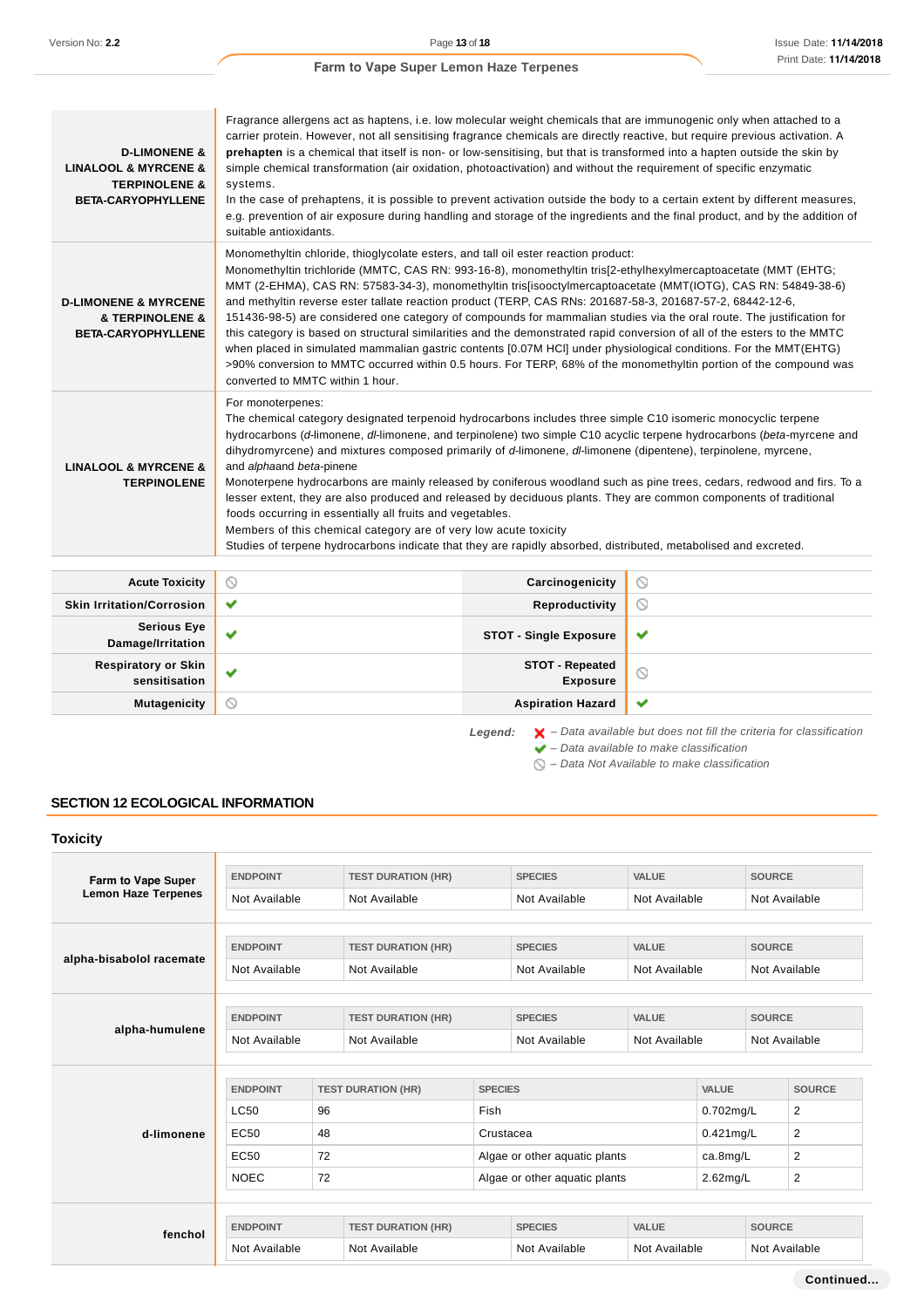| Leaend: | Extracted from 1. IUCLID Toxicity Data 2. Europe ECHA Registered Substances - Ecotoxicological Information - Aquatic    |
|---------|-------------------------------------------------------------------------------------------------------------------------|
|         | Toxicity 3. EPIWIN Suite V3.12 (QSAR) - Aquatic Toxicity Data (Estimated) 4. US EPA, Ecotox database - Aquatic Toxicity |
|         | Data 5. ECETOC Aguatic Hazard Assessment Data 6. NITE (Japan) - Bioconcentration Data 7. METI (Japan) -                 |
|         | Bioconcentration Data 8. Vendor Data                                                                                    |

#### Very toxic to aquatic organisms, may cause long-term adverse effects in the aquatic environment.

Do NOT allow product to come in contact with surface waters or to intertidal areas below the mean high water mark. Do not contaminate water when cleaning equipment or disposing of equipment wash-waters.

Wastes resulting from use of the product must be disposed of on site or at approved waste sites.

Monomethyltin chloride, thioglycolate esters, and tall oil ester reaction product

Monomethyltin trichloride (MMTC, CAS RN: 993-16-8), monomethyltin tris[2-ethylhexylmercaptoacetate (MMT (EHTG; MMT (2-EHMA)), CAS RN: 57583-34-3), monomethyltin tris[isooctylmercaptoacetate (MMT(IOTG), CAS RN: 54849-38-6), CAS RN: 57583-34-3) and methyltin reverse ester tallate reaction product (TERP, CAS RNs: 201687-58-3, 201687-57-2, 68442-12-6, 151436-98-5) are considered as a single category of compounds for the purpose of an environmental assessment.

MMT(IOTG), MMT(EHTG), and TERP are sparingly soluble in water (0.6-10.7 mg/L). In water, these monomethyltin compounds undergo rapid degradation by hydrolysis.

Substances containing unsaturated carbons are ubiquitous in indoor environments. They result from many sources (see below). Most are reactive with environmental ozone and many produce stable products which are thought to adversely affect human health.The potential for surfaces in an enclosed space to facilitate reactions should be considered.

Source of unsaturated substances Unsaturated substances (Reactive Emissions) Major Stable Products produced following reaction with ozone. For limonenes

**Atmospheric fate:** Due to the high volatility of limonene the atmosphere is expected to be the major environmental sink for this chemical where it is expected to undergo gas-phase reactions with photochemically produced hydroxyl radicals, ozone and nitrate radicals. Calculated lifetimes for the reaction of d-limonene with photochemically produced hydroxyl radicals range from 0.3-2 h based on experimentally determined rate constants. The oxidation of limonene may contribute to aerosol and photochemical smog formation.

Calculated lifetimes for the night-time reaction of d-limonene with nitrate radicals range form 0.9 to 9 minutes.

#### For linalool:

#### **Environmental fate:**

Linalool is a liquid with a vapour pressure of approx. 0.2 hPa (at 23.5 degree C), a water solubility of 1589 mg/l (at 25 degree C) and a Log Kow of 2.97 (at 23.5 degree C).

Most linalool, both natural and synthetic, is released to the atmosphere, where it is rapidly degraded abiotically with a typical half-life below 30 minutes. In the aquatic compartment, linalool is readily biodegraded under both aerobic and anaerobic conditions, the same is predicted for soil and sediment. **DO NOT** discharge into sewer or waterways.

#### **Persistence and degradability**

| Ingredient               | Persistence: Water/Soil | <b>Persistence: Air</b> |
|--------------------------|-------------------------|-------------------------|
| alpha-bisabolol racemate | <b>HIGH</b>             | <b>HIGH</b>             |
| alpha-humulene           | <b>HIGH</b>             | <b>HIGH</b>             |
| d-limonene               | <b>HIGH</b>             | <b>HIGH</b>             |
| fenchol                  | <b>HIGH</b>             | <b>HIGH</b>             |
| linalool                 | <b>HIGH</b>             | <b>HIGH</b>             |
| myrcene                  | <b>HIGH</b>             | <b>HIGH</b>             |
| nerolidol                | <b>HIGH</b>             | <b>HIGH</b>             |
| terpinolene              | <b>HIGH</b>             | <b>HIGH</b>             |
| beta-caryophyllene       | <b>HIGH</b>             | <b>HIGH</b>             |

#### **Bioaccumulative potential**

| Ingredient               | <b>Bioaccumulation</b>    |
|--------------------------|---------------------------|
| alpha-bisabolol racemate | $HIGH (LogKOW = 5.6285)$  |
| alpha-humulene           | $HIGH (LogKOW = 6.9518)$  |
| d-limonene               | $HIGH (LogKOW = 4.8275)$  |
| fenchol                  | LOW (LogKOW = $3.17$ )    |
| linalool                 | LOW (LogKOW = $2.97$ )    |
| myrcene                  | MEDIUM (LogKOW = $4.17$ ) |
| nerolidol                | $HIGH (LogKOW = 5.678)$   |
| terpinolene              | MEDIUM (LogKOW = $4.47$ ) |
| beta-caryophyllene       | $HIGH (LogKOW = 6.3018)$  |

#### **Mobility in soil**

| Ingredient               | Mobility             |
|--------------------------|----------------------|
| alpha-bisabolol racemate | LOW ( $KOC = 1115$ ) |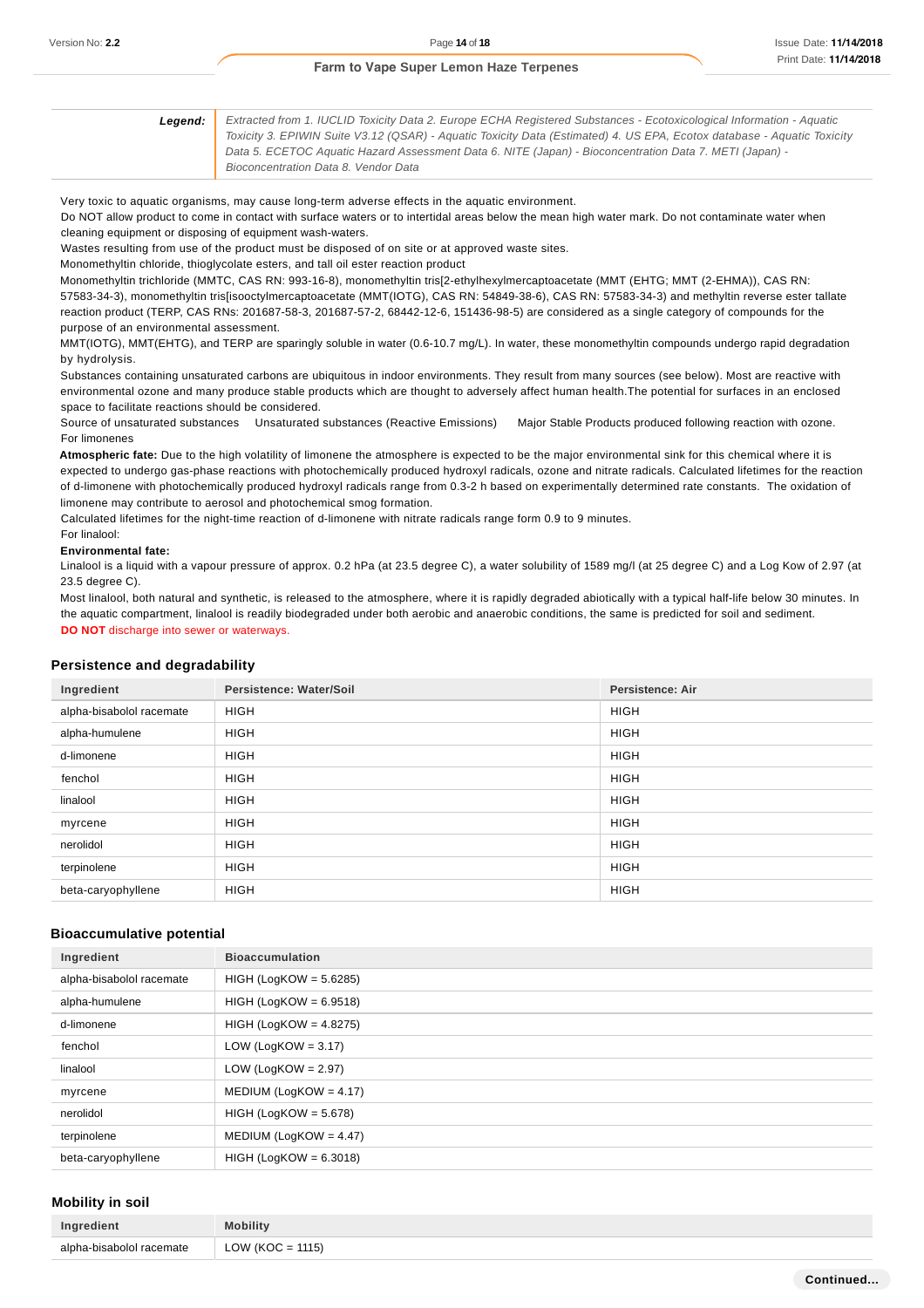| alpha-humulene     | $LOW (KOC = 22020)$  |
|--------------------|----------------------|
| d-limonene         | LOW ( $KOC = 1324$ ) |
| fenchol            | $LOW (KOC = 55.62)$  |
| linalool           | $LOW (KOC = 56.32)$  |
| myrcene            | LOW ( $KOC = 1269$ ) |
| nerolidol          | LOW ( $KOC = 1056$ ) |
| terpinolene        | LOW ( $KOC = 1324$ ) |
| beta-caryophyllene | $LOW (KOC = 22290)$  |

### **SECTION 13 DISPOSAL CONSIDERATIONS**

### **Waste treatment methods**

| Version No: 2.2                           | Page 15 of 18                                                                                                                                                                                                                                                                                                                                                                                                                                                                                                                                                                                                                                                                                                                                                                                                                                                                                                                                                                                                                                                                                                                                                                                                                                                                                                                                                                                                                                                                                                                                                                                                                              | <b>Issue Date: 11/14/201</b> |
|-------------------------------------------|--------------------------------------------------------------------------------------------------------------------------------------------------------------------------------------------------------------------------------------------------------------------------------------------------------------------------------------------------------------------------------------------------------------------------------------------------------------------------------------------------------------------------------------------------------------------------------------------------------------------------------------------------------------------------------------------------------------------------------------------------------------------------------------------------------------------------------------------------------------------------------------------------------------------------------------------------------------------------------------------------------------------------------------------------------------------------------------------------------------------------------------------------------------------------------------------------------------------------------------------------------------------------------------------------------------------------------------------------------------------------------------------------------------------------------------------------------------------------------------------------------------------------------------------------------------------------------------------------------------------------------------------|------------------------------|
|                                           | Farm to Vape Super Lemon Haze Terpenes                                                                                                                                                                                                                                                                                                                                                                                                                                                                                                                                                                                                                                                                                                                                                                                                                                                                                                                                                                                                                                                                                                                                                                                                                                                                                                                                                                                                                                                                                                                                                                                                     | Print Date: 11/14/201        |
|                                           |                                                                                                                                                                                                                                                                                                                                                                                                                                                                                                                                                                                                                                                                                                                                                                                                                                                                                                                                                                                                                                                                                                                                                                                                                                                                                                                                                                                                                                                                                                                                                                                                                                            |                              |
| alpha-humulene                            | LOW ( $KOC = 22020$ )                                                                                                                                                                                                                                                                                                                                                                                                                                                                                                                                                                                                                                                                                                                                                                                                                                                                                                                                                                                                                                                                                                                                                                                                                                                                                                                                                                                                                                                                                                                                                                                                                      |                              |
| d-limonene                                | LOW ( $KOC = 1324$ )                                                                                                                                                                                                                                                                                                                                                                                                                                                                                                                                                                                                                                                                                                                                                                                                                                                                                                                                                                                                                                                                                                                                                                                                                                                                                                                                                                                                                                                                                                                                                                                                                       |                              |
| fenchol                                   | LOW (KOC = $55.62$ )                                                                                                                                                                                                                                                                                                                                                                                                                                                                                                                                                                                                                                                                                                                                                                                                                                                                                                                                                                                                                                                                                                                                                                                                                                                                                                                                                                                                                                                                                                                                                                                                                       |                              |
| linalool                                  | LOW (KOC = $56.32$ )                                                                                                                                                                                                                                                                                                                                                                                                                                                                                                                                                                                                                                                                                                                                                                                                                                                                                                                                                                                                                                                                                                                                                                                                                                                                                                                                                                                                                                                                                                                                                                                                                       |                              |
| myrcene                                   | LOW ( $KOC = 1269$ )                                                                                                                                                                                                                                                                                                                                                                                                                                                                                                                                                                                                                                                                                                                                                                                                                                                                                                                                                                                                                                                                                                                                                                                                                                                                                                                                                                                                                                                                                                                                                                                                                       |                              |
| nerolidol                                 | LOW ( $KOC = 1056$ )                                                                                                                                                                                                                                                                                                                                                                                                                                                                                                                                                                                                                                                                                                                                                                                                                                                                                                                                                                                                                                                                                                                                                                                                                                                                                                                                                                                                                                                                                                                                                                                                                       |                              |
| terpinolene                               | LOW ( $KOC = 1324$ )                                                                                                                                                                                                                                                                                                                                                                                                                                                                                                                                                                                                                                                                                                                                                                                                                                                                                                                                                                                                                                                                                                                                                                                                                                                                                                                                                                                                                                                                                                                                                                                                                       |                              |
| beta-caryophyllene                        | LOW (KOC = 22290)                                                                                                                                                                                                                                                                                                                                                                                                                                                                                                                                                                                                                                                                                                                                                                                                                                                                                                                                                                                                                                                                                                                                                                                                                                                                                                                                                                                                                                                                                                                                                                                                                          |                              |
| <b>SECTION 13 DISPOSAL CONSIDERATIONS</b> |                                                                                                                                                                                                                                                                                                                                                                                                                                                                                                                                                                                                                                                                                                                                                                                                                                                                                                                                                                                                                                                                                                                                                                                                                                                                                                                                                                                                                                                                                                                                                                                                                                            |                              |
| Waste treatment methods                   |                                                                                                                                                                                                                                                                                                                                                                                                                                                                                                                                                                                                                                                                                                                                                                                                                                                                                                                                                                                                                                                                                                                                                                                                                                                                                                                                                                                                                                                                                                                                                                                                                                            |                              |
| <b>Product / Packaging</b><br>disposal    | • Containers may still present a chemical hazard/ danger when empty.<br>▶ Return to supplier for reuse/ recycling if possible.<br>Otherwise:<br>If container can not be cleaned sufficiently well to ensure that residuals do not remain or if the container cannot be used<br>to store the same product, then puncture containers, to prevent re-use, and bury at an authorised landfill.<br>► Where possible retain label warnings and SDS and observe all notices pertaining to the product.<br>Legislation addressing waste disposal requirements may differ by country, state and/ or territory. Each user must refer to<br>laws operating in their area. In some areas, certain wastes must be tracked.<br>A Hierarchy of Controls seems to be common - the user should investigate:<br>▶ Reduction<br>$\triangleright$ Reuse<br>▶ Recycling<br>▶ Disposal (if all else fails)<br>This material may be recycled if unused, or if it has not been contaminated so as to make it unsuitable for its intended<br>use.<br>► DO NOT allow wash water from cleaning or process equipment to enter drains.<br>It may be necessary to collect all wash water for treatment before disposal.<br>In all cases disposal to sewer may be subject to local laws and regulations and these should be considered first.<br>• Where in doubt contact the responsible authority.<br>► Recycle wherever possible or consult manufacturer for recycling options.<br>Consult State Land Waste Authority for disposal.<br>▶ Bury or incinerate residue at an approved site.<br>► Recycle containers if possible, or dispose of in an authorised landfill. |                              |
| <b>SECTION 14 TRANSPORT INFORMATION</b>   |                                                                                                                                                                                                                                                                                                                                                                                                                                                                                                                                                                                                                                                                                                                                                                                                                                                                                                                                                                                                                                                                                                                                                                                                                                                                                                                                                                                                                                                                                                                                                                                                                                            |                              |
| <b>Labels Required</b>                    |                                                                                                                                                                                                                                                                                                                                                                                                                                                                                                                                                                                                                                                                                                                                                                                                                                                                                                                                                                                                                                                                                                                                                                                                                                                                                                                                                                                                                                                                                                                                                                                                                                            |                              |
| <b>Marine Pollutant</b>                   |                                                                                                                                                                                                                                                                                                                                                                                                                                                                                                                                                                                                                                                                                                                                                                                                                                                                                                                                                                                                                                                                                                                                                                                                                                                                                                                                                                                                                                                                                                                                                                                                                                            |                              |
|                                           | Land transport (DOT): NOT REGULATED FOR TRANSPORT OF DANGEROUS GOODS                                                                                                                                                                                                                                                                                                                                                                                                                                                                                                                                                                                                                                                                                                                                                                                                                                                                                                                                                                                                                                                                                                                                                                                                                                                                                                                                                                                                                                                                                                                                                                       |                              |
|                                           | Air transport (ICAO-IATA / DGR): NOT REGULATED FOR TRANSPORT OF DANGEROUS GOODS                                                                                                                                                                                                                                                                                                                                                                                                                                                                                                                                                                                                                                                                                                                                                                                                                                                                                                                                                                                                                                                                                                                                                                                                                                                                                                                                                                                                                                                                                                                                                            |                              |
|                                           | Sea transport (IMDG-Code / GGVSee): NOT REGULATED FOR TRANSPORT OF DANGEROUS GOODS                                                                                                                                                                                                                                                                                                                                                                                                                                                                                                                                                                                                                                                                                                                                                                                                                                                                                                                                                                                                                                                                                                                                                                                                                                                                                                                                                                                                                                                                                                                                                         |                              |
| Not Applicable                            | Transport in bulk according to Annex II of MARPOL and the IBC code                                                                                                                                                                                                                                                                                                                                                                                                                                                                                                                                                                                                                                                                                                                                                                                                                                                                                                                                                                                                                                                                                                                                                                                                                                                                                                                                                                                                                                                                                                                                                                         |                              |
| <b>SECTION 15 REGULATORY INFORMATION</b>  |                                                                                                                                                                                                                                                                                                                                                                                                                                                                                                                                                                                                                                                                                                                                                                                                                                                                                                                                                                                                                                                                                                                                                                                                                                                                                                                                                                                                                                                                                                                                                                                                                                            |                              |
|                                           | Safety, health and environmental regulations / legislation specific for the substance or mixture                                                                                                                                                                                                                                                                                                                                                                                                                                                                                                                                                                                                                                                                                                                                                                                                                                                                                                                                                                                                                                                                                                                                                                                                                                                                                                                                                                                                                                                                                                                                           |                              |
|                                           | ALPHA-BISABOLOL RACEMATE(515-69-5) IS FOUND ON THE FOLLOWING REGULATORY LISTS                                                                                                                                                                                                                                                                                                                                                                                                                                                                                                                                                                                                                                                                                                                                                                                                                                                                                                                                                                                                                                                                                                                                                                                                                                                                                                                                                                                                                                                                                                                                                              |                              |
|                                           | US List of Active Substances Exempt from the TSCA Inventory<br>US Toxic Substances Control Act (TSCA) - Chemical Substance Inventory                                                                                                                                                                                                                                                                                                                                                                                                                                                                                                                                                                                                                                                                                                                                                                                                                                                                                                                                                                                                                                                                                                                                                                                                                                                                                                                                                                                                                                                                                                       |                              |

### **SECTION 14 TRANSPORT INFORMATION**

#### **Labels Required**



## **Transport in bulk according to Annex II of MARPOL and the IBC code**

## **SECTION 15 REGULATORY INFORMATION**

## **Safety, health and environmental regulations / legislation specific for the substance or mixture**

#### **ALPHA-BISABOLOL RACEMATE(515-69-5) IS FOUND ON THE FOLLOWING REGULATORY LISTS**

US List of Active Substances Exempt from the TSCA Inventory Notifications (Active-Inactive) Rule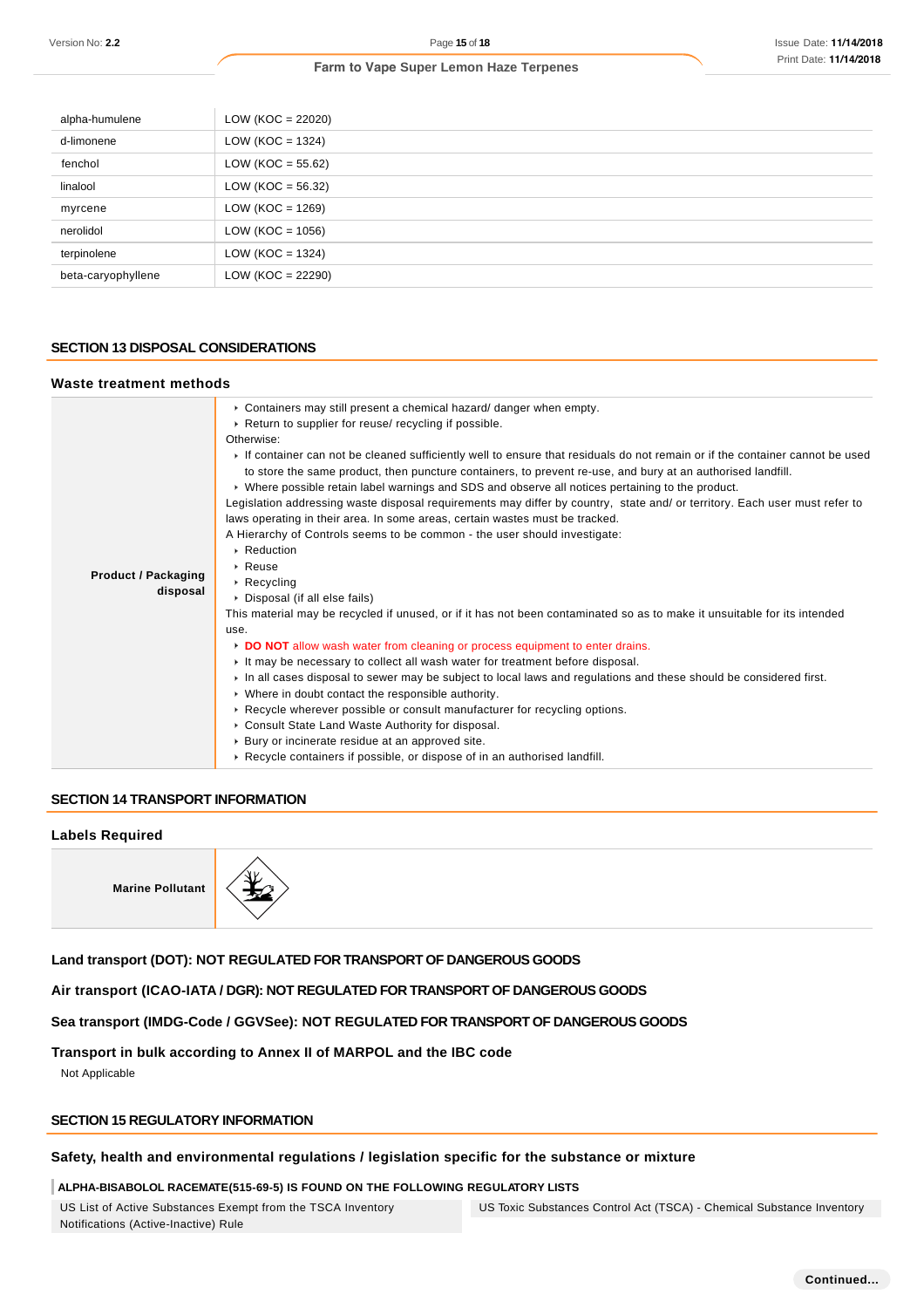| ALPHA-HUMULENE(6753-98-6) IS FOUND ON THE FOLLOWING REGULATORY LISTS                                |                                                                                    |
|-----------------------------------------------------------------------------------------------------|------------------------------------------------------------------------------------|
| US List of Active Substances Exempt from the TSCA Inventory<br>Notifications (Active-Inactive) Rule | US Toxic Substances Control Act (TSCA) - Chemical Substance Inventory              |
|                                                                                                     |                                                                                    |
| D-LIMONENE(5989-27-5) IS FOUND ON THE FOLLOWING REGULATORY LISTS                                    |                                                                                    |
| International Agency for Research on Cancer (IARC) - Agents Classified                              | US Toxic Substances Control Act (TSCA) - Chemical Substance Inventory              |
| by the IARC Monographs                                                                              | US TSCA Chemical Substance Inventory - Interim List of Active                      |
| US AIHA Workplace Environmental Exposure Levels (WEELs)                                             | Substances                                                                         |
| US Spacecraft Maximum Allowable Concentrations (SMACs) for Airborne<br>Contaminants                 |                                                                                    |
| FENCHOL(1632-73-1) IS FOUND ON THE FOLLOWING REGULATORY LISTS                                       |                                                                                    |
| US List of Active Substances Exempt from the TSCA Inventory<br>Notifications (Active-Inactive) Rule | US TSCA Chemical Substance Inventory - Interim List of Active<br><b>Substances</b> |
| US Toxic Substances Control Act (TSCA) - Chemical Substance Inventory                               |                                                                                    |
| LINALOOL(78-70-6) IS FOUND ON THE FOLLOWING REGULATORY LISTS                                        |                                                                                    |
| US List of Active Substances Exempt from the TSCA Inventory<br>Notifications (Active-Inactive) Rule | US TSCA Chemical Substance Inventory - Interim List of Active<br><b>Substances</b> |
| US Toxic Substances Control Act (TSCA) - Chemical Substance Inventory                               |                                                                                    |
| <b>MYRCENE(123-35-3) IS FOUND ON THE FOLLOWING REGULATORY LISTS</b>                                 |                                                                                    |
| International Agency for Research on Cancer (IARC) - Agents Classified                              | US Toxic Substances Control Act (TSCA) - Chemical Substance Inventory              |
| by the IARC Monographs                                                                              | US TSCA Chemical Substance Inventory - Interim List of Active                      |
| US - California Proposition 65 - Carcinogens                                                        | <b>Substances</b>                                                                  |
| NEROLIDOL(7212-44-4) IS FOUND ON THE FOLLOWING REGULATORY LISTS                                     |                                                                                    |
| US List of Active Substances Exempt from the TSCA Inventory                                         | US Toxic Substances Control Act (TSCA) - Chemical Substance Inventory              |
| Notifications (Active-Inactive) Rule                                                                |                                                                                    |
| TERPINOLENE(586-62-9) IS FOUND ON THE FOLLOWING REGULATORY LISTS                                    |                                                                                    |
| US Toxic Substances Control Act (TSCA) - Chemical Substance Inventory                               | US TSCA Section 12(b) - List of Chemical Substances Subject to Export              |
| US TSCA Chemical Substance Inventory - Interim List of Active<br>Substances                         | <b>Notification Requirements</b>                                                   |
| BETA-CARYOPHYLLENE(87-44-5) IS FOUND ON THE FOLLOWING REGULATORY LISTS                              |                                                                                    |
| US Toxic Substances Control Act (TSCA) - Chemical Substance Inventory                               | US TSCA Chemical Substance Inventory - Interim List of Active<br><b>Substances</b> |
|                                                                                                     |                                                                                    |
| <b>Federal Regulations</b>                                                                          |                                                                                    |
|                                                                                                     |                                                                                    |

## **Superfund Amendments and Reauthorization Act of 1986 (SARA)**

## **SECTION 311/312 HAZARD CATEGORIES**

| Flammable (Gases, Aerosols, Liquids, or Solids) |     |
|-------------------------------------------------|-----|
| Gas under pressure                              | No  |
| Explosive                                       | No  |
| Self-heating                                    | No  |
| Pyrophoric (Liquid or Solid)                    | No  |
| Pyrophoric Gas                                  | No  |
| Corrosive to metal                              | No  |
| Oxidizer (Liquid, Solid or Gas)                 | No  |
| Organic Peroxide                                | No  |
| Self-reactive                                   | No  |
| In contact with water emits flammable gas       | No  |
| <b>Combustible Dust</b>                         | No  |
| Carcinogenicity                                 | No  |
| Acute toxicity (any route of exposure)          | No  |
| Reproductive toxicity                           | No  |
| Skin Corrosion or Irritation                    | Yes |
| Respiratory or Skin Sensitization               | Yes |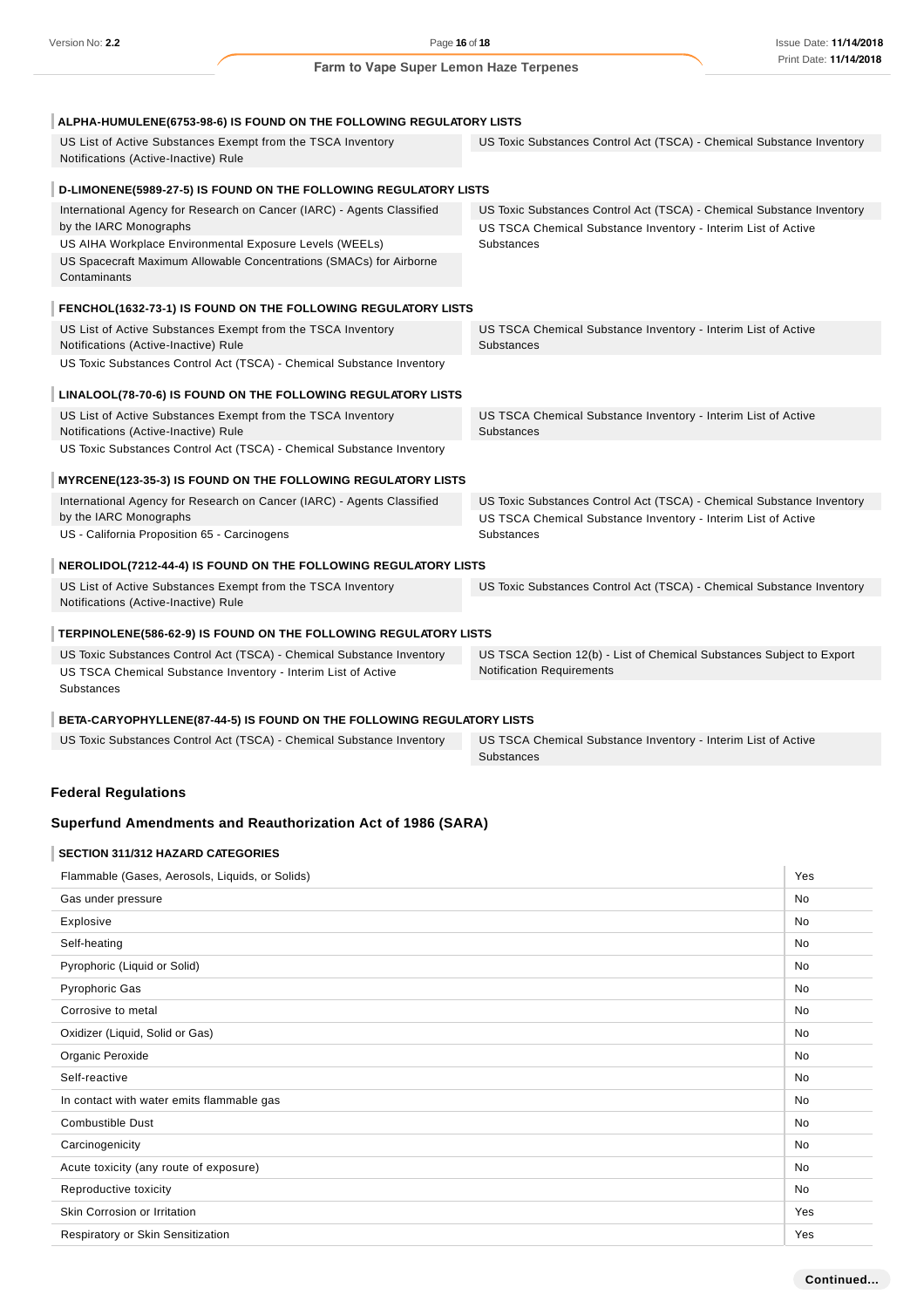| Serious eye damage or eye irritation                         | Yes |
|--------------------------------------------------------------|-----|
| Specific target organ toxicity (single or repeated exposure) | Yes |
| <b>Aspiration Hazard</b>                                     | Yes |
| Germ cell mutagenicity                                       | No  |
| Simple Asphyxiant                                            |     |
|                                                              |     |

#### **US. EPA CERCLA HAZARDOUS SUBSTANCES AND REPORTABLE QUANTITIES (40 CFR 302.4)**

None Reported

### **State Regulations**

#### **US. CALIFORNIA PROPOSITION 65**

WARNING: This product contains a chemical known to the State of California to cause cancer and birth defects or other reproductive harm

#### **US - CALIFORNIA PROPOSITION 65 - CARCINOGENS & REPRODUCTIVE TOXICITY (CRT): LISTED SUBSTANCE**

beta-Myrcene Listed

| <b>National Inventory</b>               | <b>Status</b>                                                                                                                                                                                          |
|-----------------------------------------|--------------------------------------------------------------------------------------------------------------------------------------------------------------------------------------------------------|
| Australia - AICS                        | N (alpha-humulene)                                                                                                                                                                                     |
| Canada - DSL                            | N (alpha-humulene)                                                                                                                                                                                     |
| Canada - NDSL                           | N (myrcene; d-limonene; nerolidol; alpha-bisabolol racemate; terpinolene; beta-caryophyllene; fenchol; linalool)                                                                                       |
| China - IECSC                           | N (alpha-humulene)                                                                                                                                                                                     |
| Europe - EINEC / ELINCS /<br><b>NLP</b> | Y                                                                                                                                                                                                      |
| Japan - ENCS                            | N (nerolidol; alpha-bisabolol racemate)                                                                                                                                                                |
| Korea - KECI                            | N (alpha-humulene)                                                                                                                                                                                     |
| New Zealand - NZIoC                     | Υ                                                                                                                                                                                                      |
| Philippines - PICCS                     | N (alpha-humulene)                                                                                                                                                                                     |
| USA - TSCA                              | Y                                                                                                                                                                                                      |
| Legend:                                 | $Y = All$ ingredients are on the inventory<br>$N = Not$ determined or one or more ingredients are not on the inventory and are not exempt from listing(see specific<br><i>ingredients in brackets)</i> |

#### **SECTION 16 OTHER INFORMATION**

**Revision Date** 11/14/2018

#### **Other information**

#### **Ingredients with multiple cas numbers**

| <b>Name</b>        | <b>CAS No</b>                                                                |
|--------------------|------------------------------------------------------------------------------|
| d-limonene         | 5989-27-5, 138-86-3                                                          |
| fenchol            | 1632-73-1, 512-13-0, 2217-02-9, 10378-33-3, 470-08-6, 36386-49-9, 36386-50-2 |
| linalool           | 78-70-6, 126-91-0, 126-90-9                                                  |
| nerolidol          | 7212-44-4, 3790-78-1, 40716-66-3                                             |
| beta-caryophyllene | 13877-93-5, 87-44-5, 1407-53-0, 8007-38-3, 1233519-47-5                      |

Classification of the preparation and its individual components has drawn on official and authoritative sources as well as independent review by the Chemwatch Classification committee using available literature references.

The SDS is a Hazard Communication tool and should be used to assist in the Risk Assessment. Many factors determine whether the reported Hazards are Risks in the workplace or other settings. Risks may be determined by reference to Exposures Scenarios. Scale of use, frequency of use and current or available engineering controls must be considered.

#### **Definitions and abbreviations**

PC-TWA: Permissible Concentration-Time Weighted Average

PC-STEL: Permissible Concentration-Short Term Exposure Limit

IARC: International Agency for Research on Cancer

ACGIH: American Conference of Governmental Industrial Hygienists

STEL: Short Term Exposure Limit

TEEL: Temporary Emergency Exposure Limit。